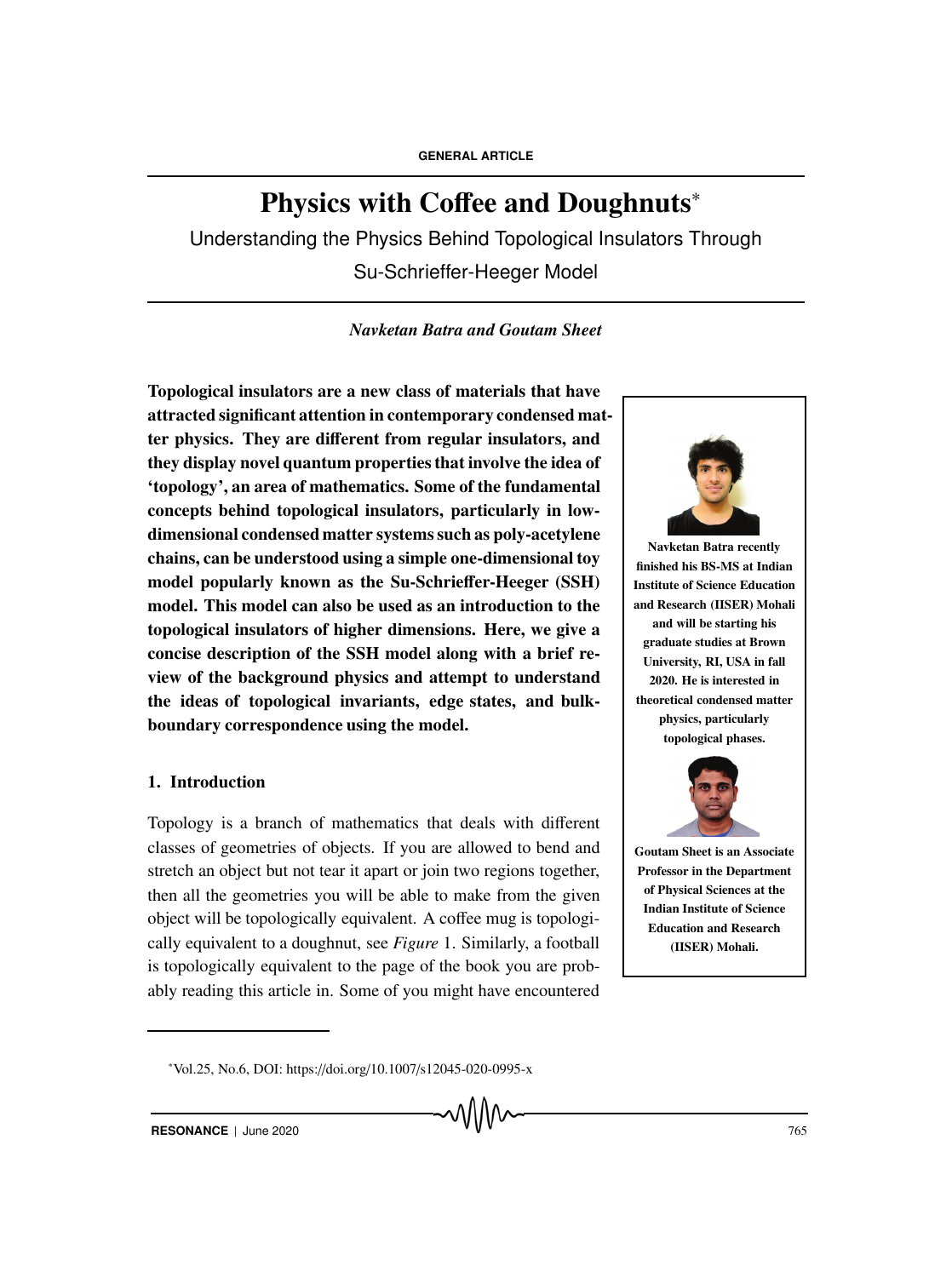Figure 1. Topological equivalence of a coffee mug and a doughnut: A coffee mug can be *smoothly* deformed into a doughnut without tearing it apart or



joining two regions together. the Gauss-Bonnet's theorem in mathematics,

$$
\frac{1}{4\pi} \int_{M} \kappa dA = 1 - g. \tag{1}
$$

Topological insulators, tightbinding model, band insulators.

The exciting thing about *ical* topological invariants describing physical properties is that if the *nature* of the physical quantities is tied to the topological invariant, changing the Hamiltonian slightly will not affect those quantities, and hence they will become robust against such changes.

**Keywords** Here  $\kappa$  is the Gauss curvature of the object  $M$ , we are considering. What this statement means is that if we integrate an object's Gaussian curvature over the object's surface, divide it by  $4\pi$ , the result will be (1−*g*) where *g* is an *integer* representing the number of holes in the object (or a manifold *M*). Making small deformations on the surface of the manifold will, of course, change the curvature of the object *locally*, however, when we integrate the 'changed' curvature onto the deformed surface, the right side of the equation remains the same! Therefore, the number *g* is known as a 'topological invariant', meaning it does not change with small deformations on the surface of the manifold.

> It has recently been discovered that in condensed matter physics, it is possible to realize certain phases of matter that display unique physical properties that can be described by the existence of *phys*quantities analogous to the topological invariant *g*. One class of such materials is topological insulators. In this article, we shall discuss this connection between the ideas of topology and topological invariants with condensed matter physics in the light of a beautiful toy model called the SSH model [1, 2]. However, before introducing the SSH model, we give a brief review of the background physics and discuss band insulators in section 2. In section 3, we understand how metals and insulators are modeled using quantum mechanics by writing a *tight-binding Hamiltonian*. Then, in section 4, we digress a little to explore Peierls instability, a special case of *charge density waves*. We then introduce the concept of the Berry phase in section 5, which forms the basis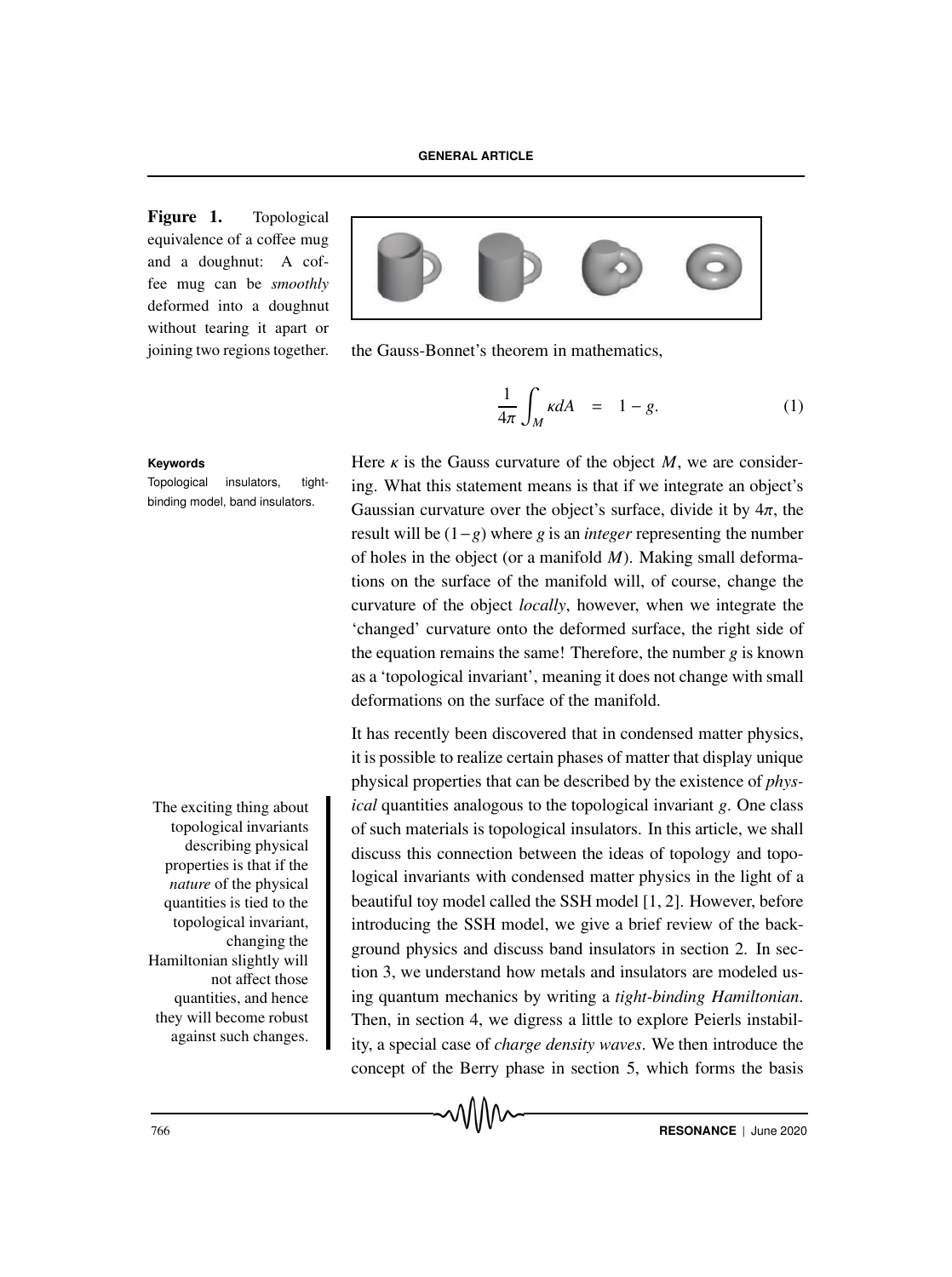of topological band theory. Finally, in section 6, we present the SSH model and do a detailed analysis before giving concluding remarks in section 7.

## 2. Band Insulators

To understand the ideas of topological insulators, we first need to understand the band theory. Using a simple analogy with the particle-in-a-potential-well problem, let us explore how energy bands are formed in a solid.

Consider a particle in a finite potential well from quantum mechanics - with certain approximations, it can be seen as a model atom (hydrogen-like), where the potential well is created by the nucleus, and the electron is a particle under that potential [3]. The one-dimensional version of this problem is solved in a standard undergraduate level quantum mechanics course [4]. The energy of such a system is discrete and can be computed to be  $E_n = \frac{n^2 \hbar^2 \pi^2}{2mL^2}$ , where *L* is the length of the box, and *n* is a level index (a non-zero +ve integer). Recall that  $n = 1$  corresponds to the ground state energy. Now, if we bring a second such finite well system close to the first, the full system can be treated as a model molecule with two electrons under the influence of the potential due to two nuclei. As per Pauli's exclusion principle, these two electrons cannot be accommodated in a single ground state unless their spins are anti-aligned. In fact, for such a molecule, the states corresponding to isolated particles overlap and we obtain two new energy eigenstates one having *lower* energy than the ground state energy of a single atom (the so-called bonding state for which the wavefunction is symmetric) and the other one having higher Robert Mulliken and energy (the anti-bonding state for which the wavefunction is antisymmetric). In a hydrogen-like molecule, therefore, it makes sense for both the electrons to anti-align and occupy the bonding energy (symmetric) state to lower the energy of the whole system. Consequently, we see that bringing two atoms close to each other can, in principle, reduce the energy of the entire system by the formation of bonding and anti-bonding states. Note that here

Linus Pauling won Nobel Prizes in chemistry for their work on understanding how different elements make bonds with each other.

**RESONANCE** | June 2020 767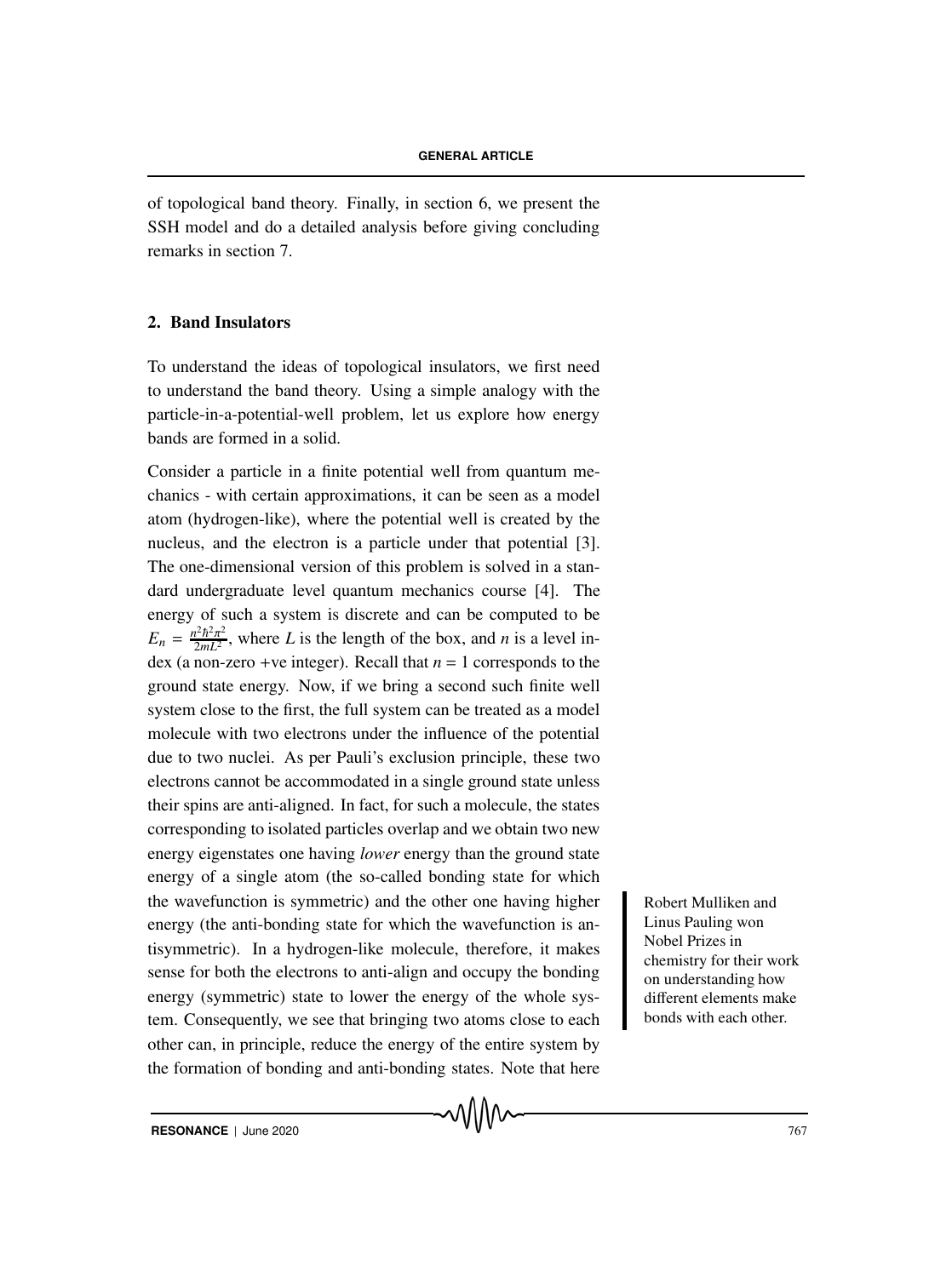we have ignored the Coulomb interaction between two charged electrons.

Now, instead of just two atoms, if we take many such atoms to form a solid, there are several bonding and anti-bonding states. In the case of a real macroscopic solid where the number of atoms is of the order of  $10^{23}$ , these states have to be so closely spaced that the discreteness of their energies can be ignored and instead we will have bands where such states exist. In a more complex solid, where each atom contributes several electrons, many dis-This is the idea behind tinct energy bands can form. Two such energy bands can also be separated from each other, giving rise to a range of energies where no electronic states are present. Such an energy range is called a bandgap in solid-state physics and electronics [5, 6]. If the maximum energy up to which all quantum states are filled at zero temperature  $T = 0$ , which is known as the Fermi energy of a solid, falls within such a bandgap, the solid behaves like an insulator. Such insulators are often termed as the "band insulators". If the Fermi energy is within a band, the solid behaves like a metal. Notice, this theory, known as the band theory, neglects electronic interactions due to which it may fail for specific materials.

3. Tight Binding Model

Imagine again building up a one-dimensional crystal lattice by arranging hydrogen-like atoms together along a straight line in an ordered fashion. As we discussed before, when atoms are far apart, they can be treated separately as there is no overlap between their respective eigenstates. Once they come close enough, their The minus sign in wave functions will no longer be orthogonal, they mix up and as a consequence, form bonding and anti-bonding states. Now with many atoms together, forming a crystalline lattice, the overlaps help the electron to delocalise on the lattice by tunneling from one atom to the other. This tunneling potential is given by the overlap (inner product integral), denoted by −*t*, between the two states at different sites [3].

the formation of *conduction band* and *Valence band*. When the atoms are brought together to form a solid, the discrete energy levels alter into bands.

defining the overlap inner product (−*t*) is just a convention. It has the dimensions of energy.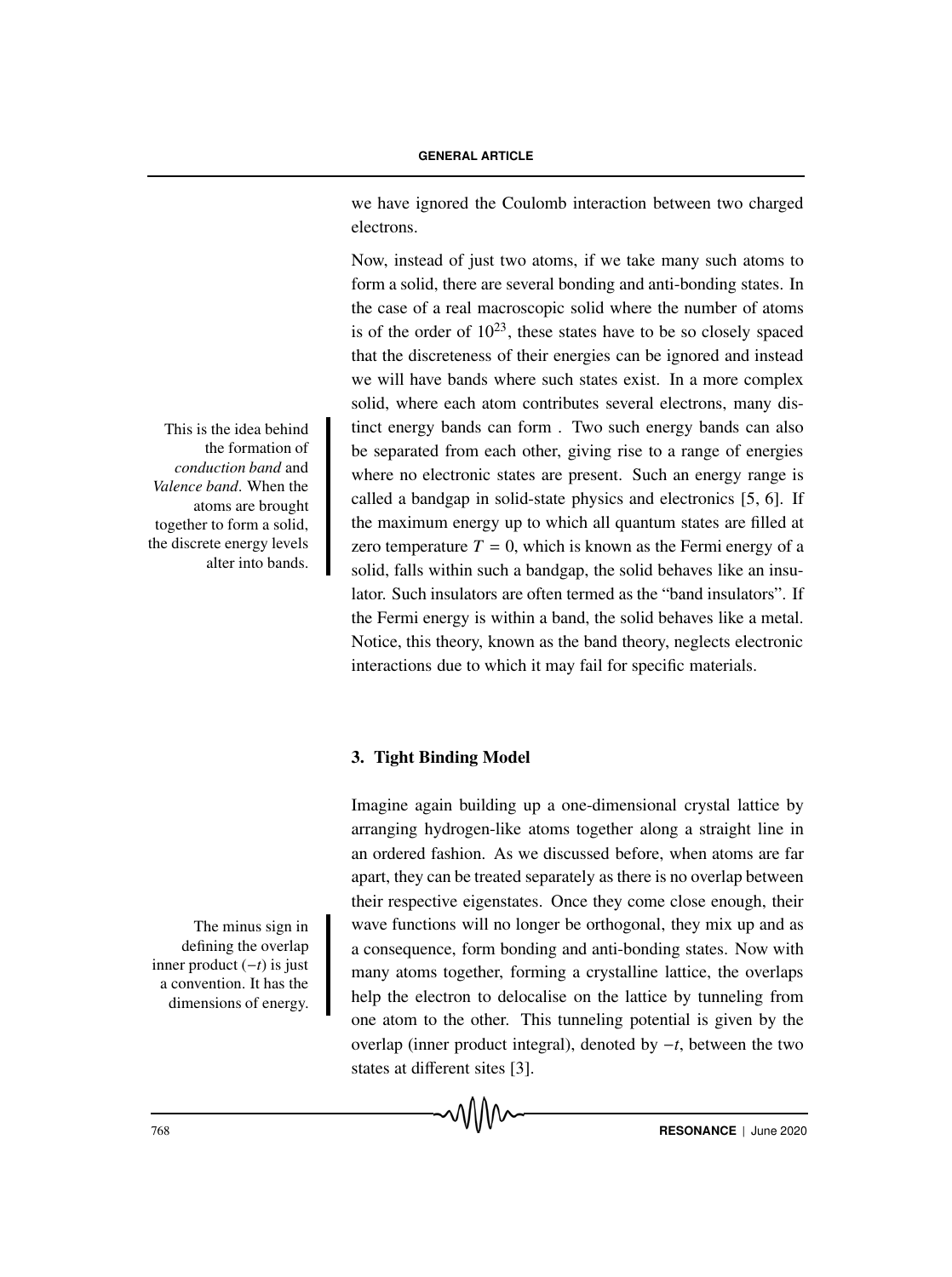

One can now write down a Hamiltonian describing a particle's motion on a lattice structure—say, a one-dimensional ring with *N* such lattice points:

$$
H = -\sum_{ij} t_{ij} |i\rangle\langle j|.
$$
 (2)

Here, *i*, *j* represent the lattice site and  $-t_{ij}$  is the overlap integral This is not a between the *i*th and *j*th site. The sum over *i*, *j* runs independently over *all i*, *j* pairs. Note since going to-and-fro between two lattice points is equivalent, we impose  $t_{ij} = t_{ji}$  (this condition makes the Hamiltonian Hermitian) and  $t_{ii} = 0$  for all site *i*. From quantum mechanics, we recall that the translation operator translates site *i* to  $i + 1$  which we represent here as  $T = \sum_{i} |i + 1\rangle \langle i|$ . Now if we assume that the overlap integral only depends on the distance between the two sites  $t_{i,i+n} \equiv t_n$  then we see that the tight-binding Hamiltonian defined above is just a function of the translation operator and can thus be written as  $H = -\sum_n t_n T^n$ . Since now  $[H, T]=0$ , we can diagonalise the Hamiltonian in the eigenbasis of the translation operator which we know are the plane wave states defined as:

$$
|k\rangle = \frac{1}{\sqrt{N}} \sum_{j} e^{ikj} |j\rangle.
$$
 (3)

√∖∖∖∧∼

Action of  $T^m$  on  $|k\rangle$  gives  $T^m |k\rangle = e^{-ikma} |k\rangle$ . Therefore, the eigenvalue spectrum for our tight binding Hamiltonian is given by:

Figure 2. Pictorial representation of a one dimensional tight-binding Hamiltonian.

> coincidence: Imposing  $t_{i,i+n} \equiv t_n$  is equivalent of assuming translational symmetry in our system since the hopping potential does not depend on the site location. This is exactly why the Hamiltonian becomes a function of the translation operator which allowed us to define a new plane-wave basis.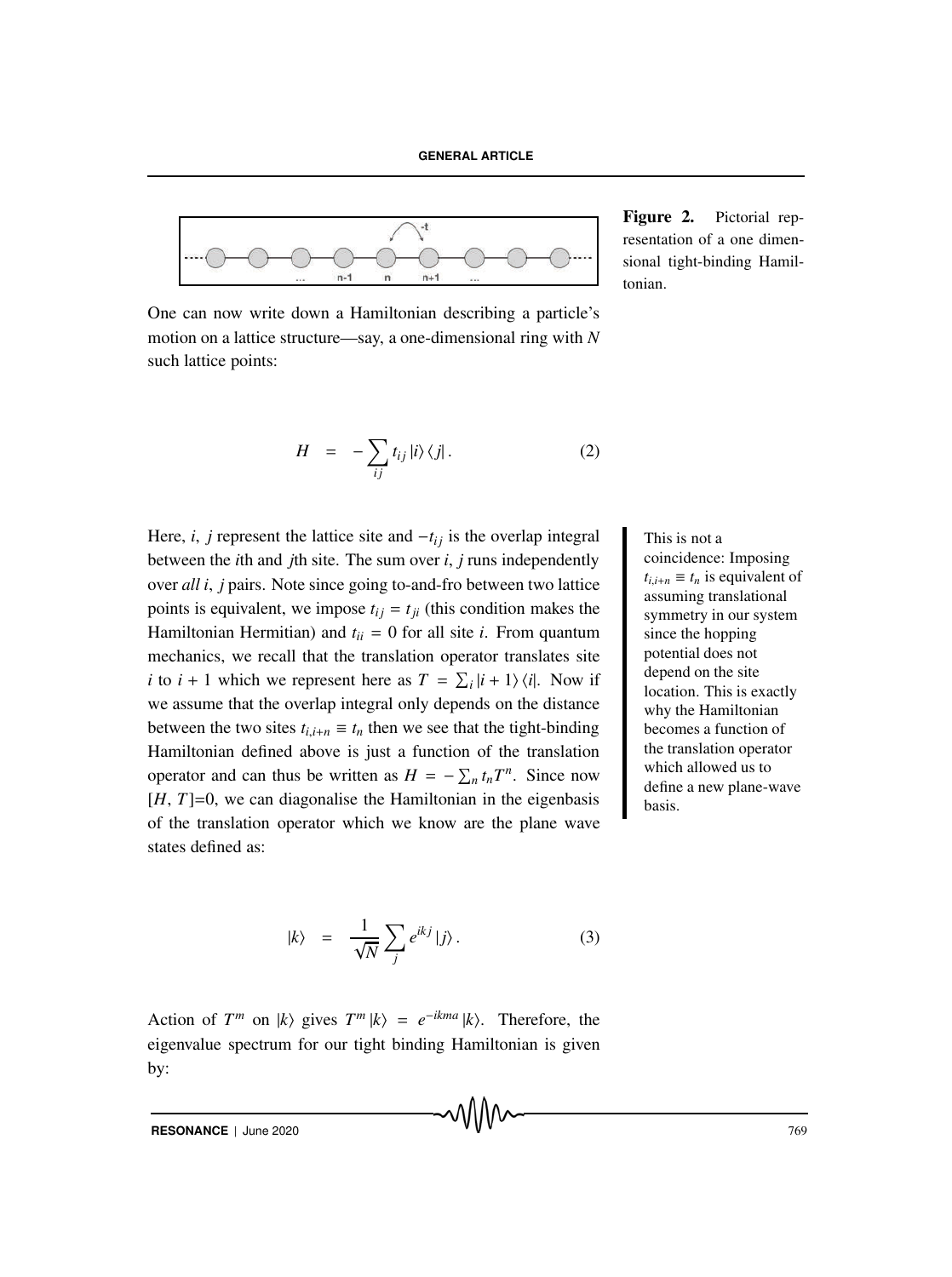Figure 3. Energy dispersion obtained from a 1D nearest neighbour tight binding Hamiltonian. The red portion represent the filled states.



$$
H|k\rangle = \epsilon(k)|k\rangle.
$$
  
\n
$$
\epsilon(k) = -\sum_{n} t_n e^{-ikna}.
$$
\n(4)

For a case when we only allow the nearest-neighbor hopping i.e.,  $t_1$  =  $t \neq 0$  and all others are zero. Then, we obtain  $\epsilon(k)$  = −2*t* cos *ka*.

This is the dispersion that is followed by a single electron hopping on a lattice made from hydrogen-like atoms. It turns out that this method when applied to the many-electron problem by neglecting the *e*−−*e*<sup>−</sup> interaction is not a bad approximation to describe many physical properties like the metallic character. All the allowed *k* falling in the line from  $-\pi/a$  to  $+\pi/a$  constitute a Brillouin zone. The edges at  $k = \pm \pi/a$  are called the Brillouin zone edges. These have interesting features when weak interactions are introduced. We will come back to this in the next section.

If we stick to non-interacting particle description and assume every atom has a single loosely bound electron that hops around, then the band formed by the dispersion relation is half-filled (red region in *Figure* 3). This is because every atomic state contributes one electron, whereas, its maximum occupancy is restricted to two (due to Pauli's principle). Notice that in condensed matter, energies are always measured from the Fermi energy. Hence, it

By allowing hopping between the orbitals, some of the eigenstates in the band have decreased in energy with respect to the Fermi energy—this is what we discussed in section 2. Note that if the band were not completely filled, like in our case, the *total* energy of all the electrons would decrease which makes it favourable for the atoms to move together. This is precisely the *binding force* of a metallic bond and explains why solids exist at all in the first place!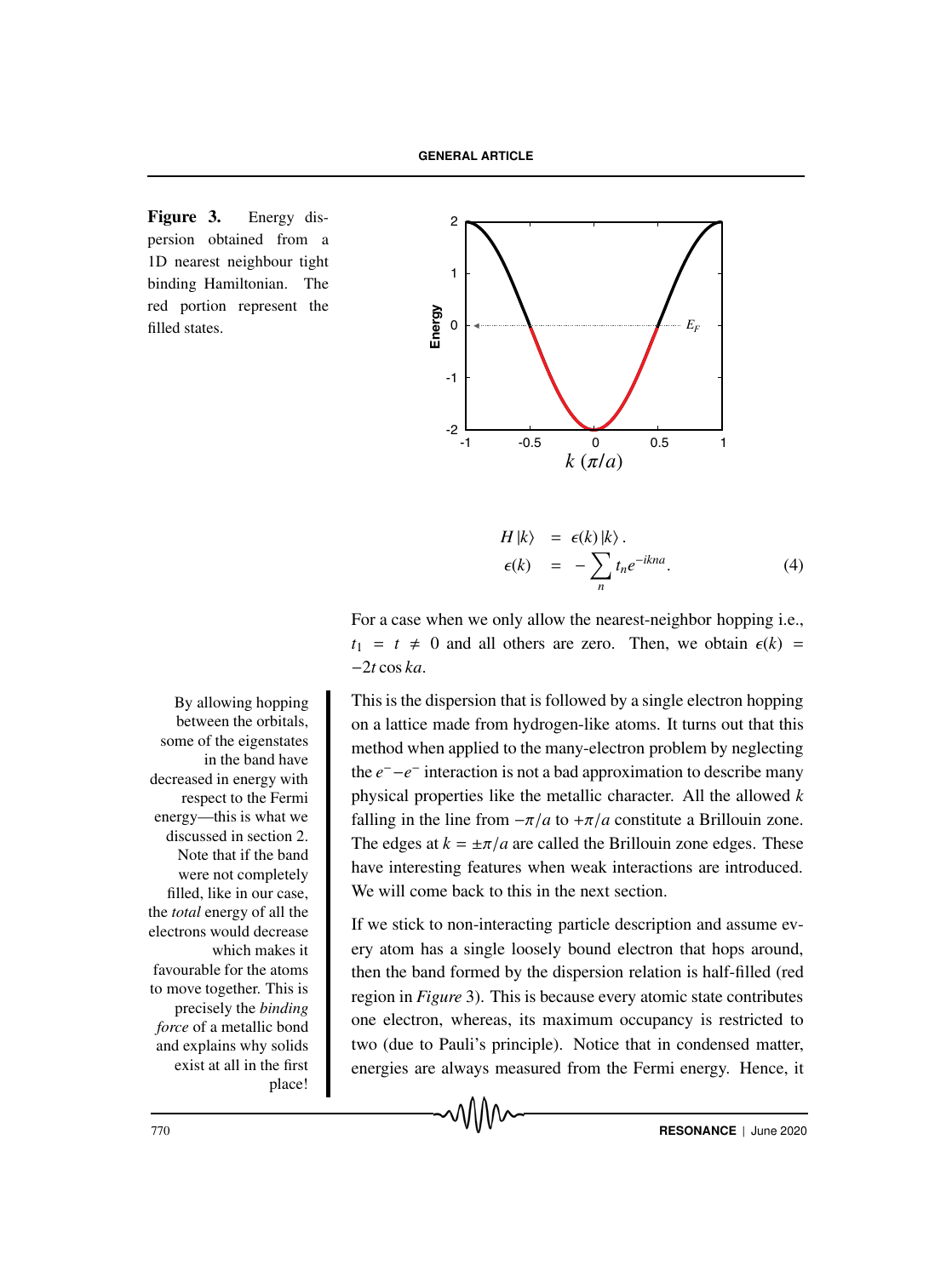

is convenient to set Fermi energy to zero. Since there are states available at arbitrary small energies above Fermi energy, this system thus describes a metal otherwise insulator, as we will see in the next section.

Figure 4. A 1D lattice, lattice constant *a*, undergoes a Peierls transition and distorts the lattice such the the lattice constant becomes 2*a*. The brown region shows the electronic density.

#### 4. Peierls Instability

In the previous problem, we studied a one-dimensional non-interacting tight-binding model that described a metal. When we drew the *E* vs. *k* relation in *Figure* 3, we assumed the existence of back-<br>Although the band ground lattice, which gives rise to a periodic potential that the electrons can sense. Now, consider several free-electron dispersions (which is just parabolic  $E = \frac{\hbar^2 k^2}{2m}$ ) separated from each other.

The point where two dispersions cross each other is a point of degeneracy, which will be lifted once weak periodic potential due to the lattice is included. For a similar reason, energy gaps arise in their dispersion relation at the Brillouin zone boundary when a weak periodic potential is considered. If we put just one electron per lattice site, then the states from  $-\pi/2a$  to  $+\pi/2a$  will be occupied without a bandgap between the occupied and the unoccupied states. Hence, the system will still behave like a metal. However, in the 1930s, Rudolf Peierls proved that a one-dimensional equally spaced chain with one electron per lattice site is unstable, and such a system is prone to distortion. This can be qualitatively understood in the following way.

In *Figure* 4, the brown region shows the electronic density due to the electrons. In the normal case, where the lattice spacing is *a*, the electronic density is uniform. But if we consider a case theory correctly explained the existence of metals and insulators based on how the bands are filled, it was not enough. The discovery of the quantum Hall effect in the 1980s showed that the simple division into band insulators and metals is not the end of the story. Some systems behave as band insulators in the bulk, whereas, at the boundaries, they are metallic.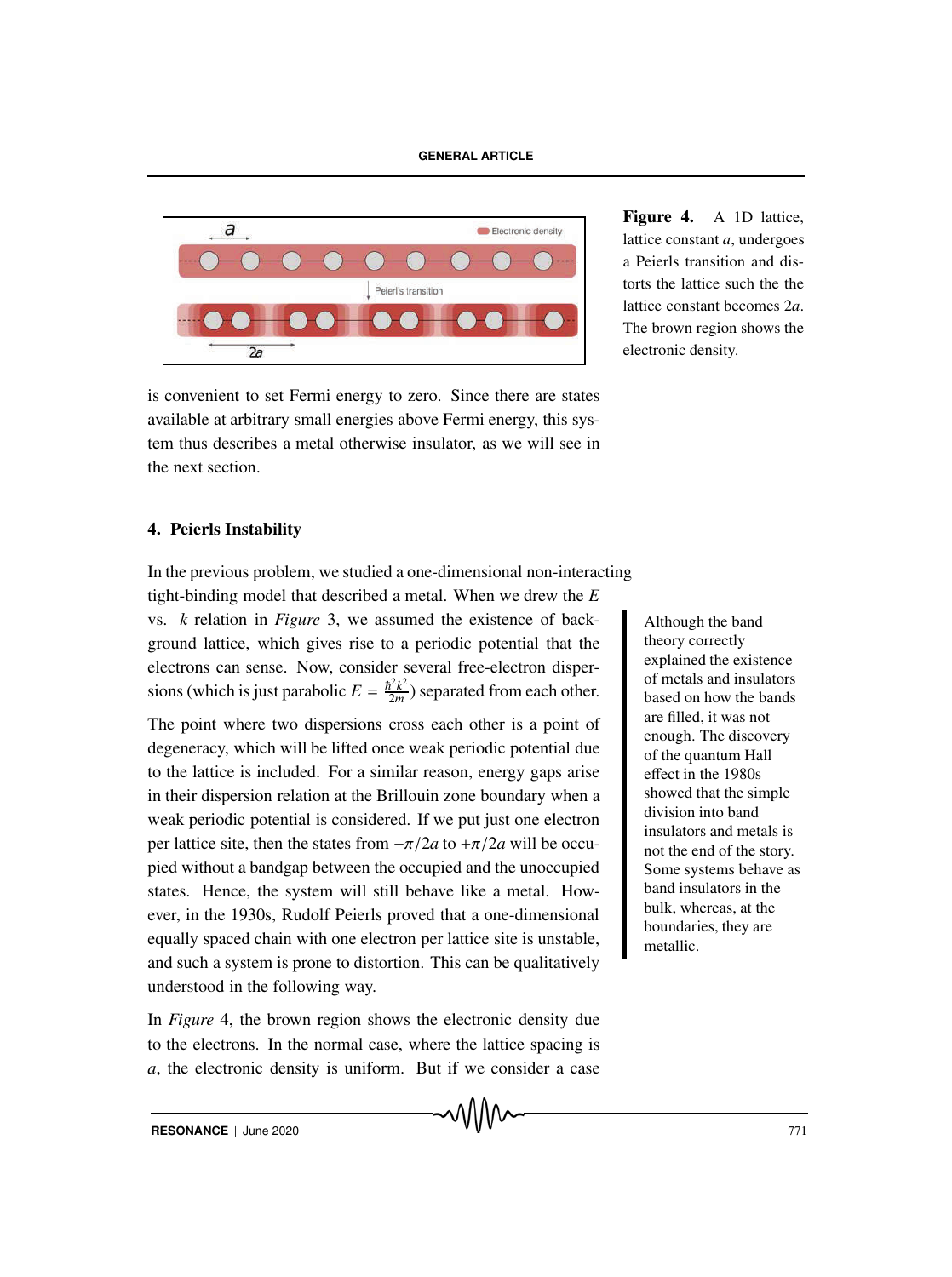Figure 5. Due to the distortion in the lattice, the lattice constant is now 2*a* instead of *a*, therefore, the Brillouin zone boundary is at  $k = \pm \frac{\pi}{2a}$ .



where every atom distorts itself such as the resulting lattice has two sublattice sites in a unit cell, and the inter-unit cell distance is 2*a*. The electronic density will become periodically modulated. This is known as a 'charge density wave' [7]. The final energy of the distorted lattice atoms alone will, of course, be higher than the original undistorted case. Estimating this energy per unit length in the elastic approximation gives:

$$
\Delta E_{\text{lattice}} = \frac{1}{4} K \delta^2,\tag{5}
$$

which is quadratic in the distortion  $\delta$ . *K* is the elastic constant determined by the material. However, if we calculate the electronic energy per unit length of the new charge configuration due to distortion, in the low distortion limit, we get,

$$
\Delta E_{\text{electronic}} \approx \frac{A^2 \delta^2}{\pi} \ln|\delta|.
$$
 (6)

the total energy per unit length, Δ*E*lattice+Δ*E*electronic is extremized as,

$$
\frac{d}{d\delta}[\Delta E_{\text{lattice}} + \Delta E_{\text{electronic}}] = \frac{1}{2}K\delta + \frac{2A^2}{\pi}\delta \ln|\delta| + \frac{A^2}{\pi}\delta = 0. \quad (7)
$$

The solution  $\delta = 0$  corresponds to a maxima which can be checked explicitly by calculating the second derivative. The minima cor-

Rudolf Peierls was working on developing a theory for high- $T_c$ superconductors when he found this result. His idea was that the 'lattice distortions' which are responsible for the formation of Cooper pairs in the BCS theory of superconductivity could be replaced by 'charge distortions', or the charge density waves, to obtain a similar mechanism of Cooper pairing with higher critical temperature.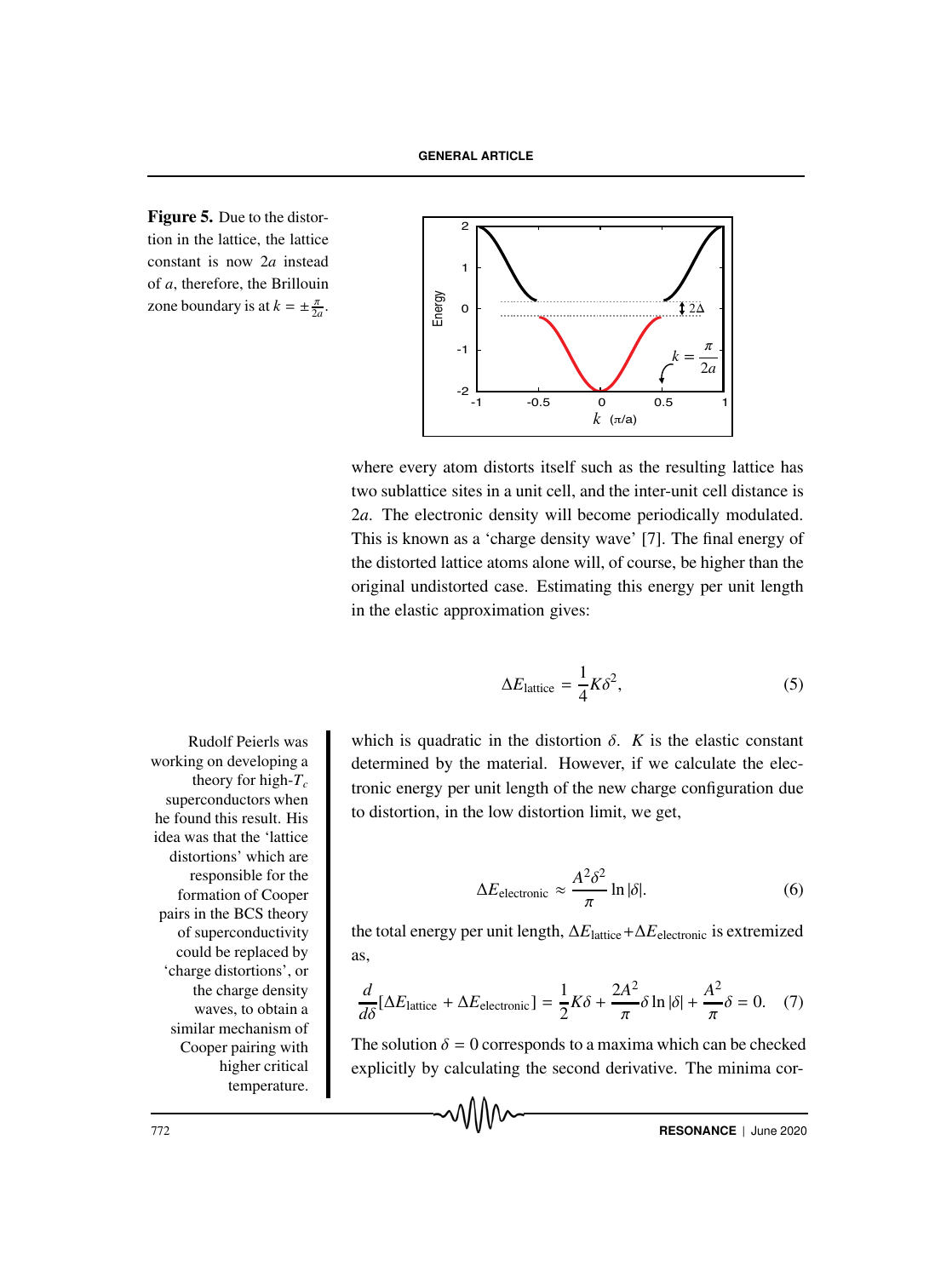responds to

$$
\delta_{\min} = \pm e^{-\frac{1}{2}} e^{-\frac{K}{4\pi}}.
$$
 (8)

It can also be checked, by plugging in  $\delta_{\text{min}}$  into  $\Delta E_{\text{total}}$ , that total change in energy is negative! This means that the system gains energy by distorting itself by  $\delta_{\min}$ . Note that it was only possible due to electronic energy that compensated the higher-thanoriginal energy contributed by the lattice due to distortion. This is called 'Peierls instability'.

As illustrated in *Figure* 5, now it is easy to notice that for the distorted lattice, the zone-edges are located at  $k = \pm \pi/2a$  instead of at  $k = \pm \pi/a$ , since now the periodicity of the Brillouin zone is doubled. Doubling the period hence introduces new band gaps in the Brillouin zone, therefore, the system becomes lower in energy corresponding to the states in the vicinity of the new gaps. This transition fills the band completely, and a bandgap (shown as  $2\Delta$ ) in *Figure* 5) opens up separating the empty states from the populated ones at the new edges of the Brillouin zone. This makes the system a band insulator.

### 5. Berry Phase

Let us digress a little and look at an exciting concept in quan-<br>In contrast, rapidly tum mechanics that will become necessary at a later stage—the concept of Berry phase. Consider a general Hamiltonian *H*(R), which is a function of several parameters represented as a vector  $\mathbf{R} = (R_1, R_2, ...)$ . At any instant, for a fixed **R**, the solutions can be obtained using the time-independent Schrödinger equation as,

$$
H(\mathbf{R})|n(\mathbf{R})\rangle = E_n(\mathbf{R})|n(\mathbf{R})\rangle.
$$
 (9)

Now as **R** changes in the parameter space (starting from  $R(t =$ 0)) along some path C, we are interested in knowing how the state changes when the system is initially prepared in the state  $|n(\mathbf{R}(t=0))\rangle$ . There is a very useful theorem known as the *adiabatic theorem* that states—for a *slowly* varying Hamiltonian, a changing conditions prevent the system from acclimatizing its configuration, hence the wavefunction remains unchanged. Typically, there is no eigenstate of the final Hamiltonian with the same form as the initial state. Hence the system ends up in a linear combination state. This is known as quantum quenching.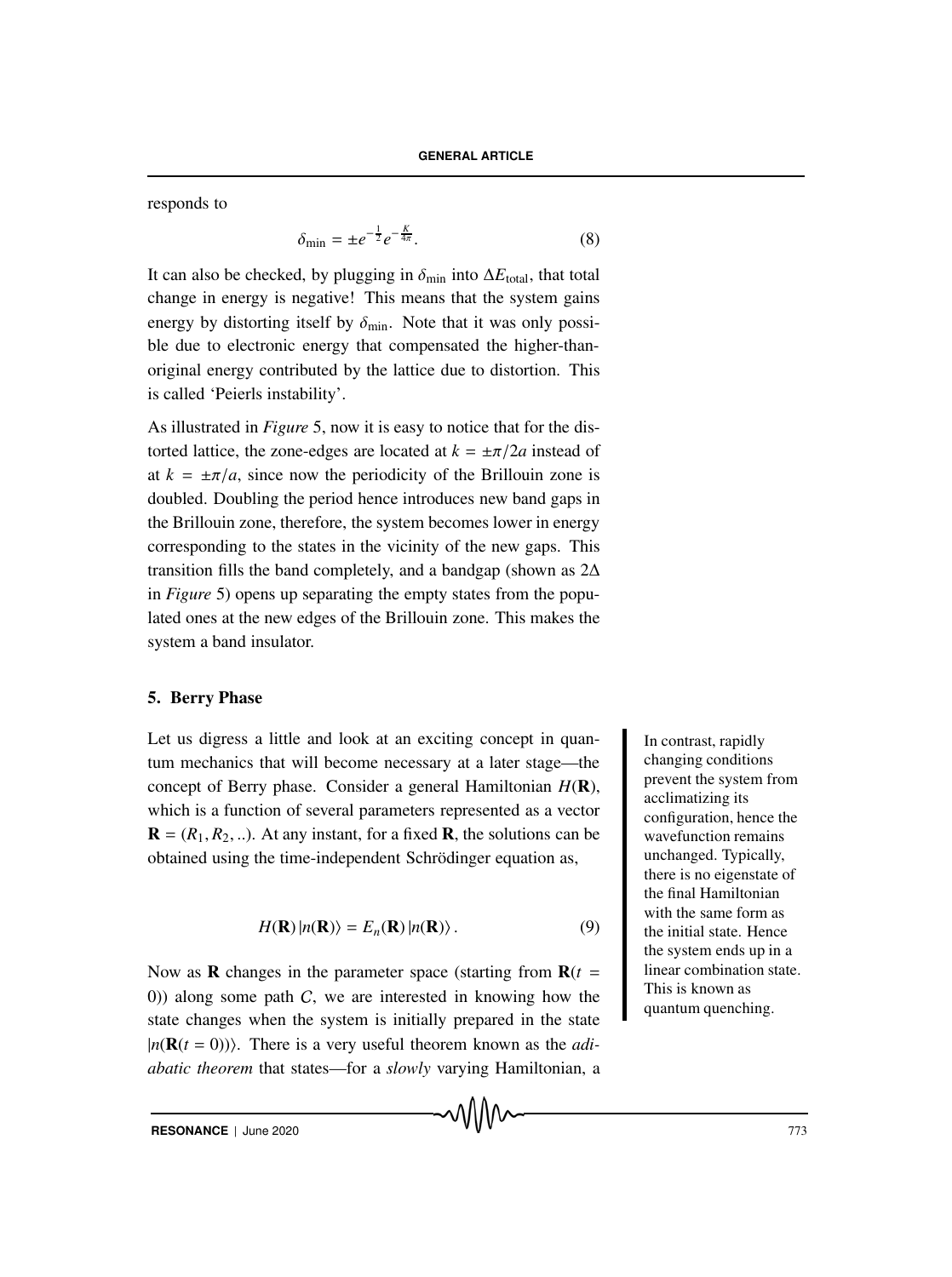system initially in the eigenstate will always remain in its *instantaneous* eigenstate at any later time. From this theorem, we have got half the answer to our question. We now know starting from  $|n(\mathbf{R}(0))\rangle$ , the system will evolve to  $|n(\mathbf{R}(t))\rangle$  which is the instantaneous eigenstate of  $H(\mathbf{R}(t))$  with slowly varying **R**. But what about the phase? We can in general write the evolved state at *t* as  $|\psi(t)\rangle = e^{-i\theta(t)}|n(\mathbf{R}(t))\rangle$ . This state will follow the Schrödinger equation,

$$
H(\mathbf{R}(\mathbf{t}))|\psi(t)\rangle = i\hbar \frac{d}{dt}|\psi(t)\rangle, \qquad (10)
$$

which translates into the differential equation,

$$
E_n(\mathbf{R}(t))|n(\mathbf{R}(t))\rangle = \hbar \left(\frac{d}{dt}\theta(t)\right)|n(\mathbf{R}(t))\rangle + i\hbar \frac{d}{dt}|n(\mathbf{R}(t))\rangle. \quad (11)
$$

Taking the scalar product with  $\langle n(\mathbf{R}(t))|$  and assuming the state is normalised, we get,

$$
E_n(\mathbf{R}(t)) - i\hbar \langle n(\mathbf{R}(t))| \frac{d}{dt} |n(\mathbf{R}(t))\rangle = \hbar \left(\frac{d}{dt}\theta(t)\right).
$$
  

$$
\theta(t) = \frac{1}{\hbar} \int_0^t E_n(\mathbf{R}(t'))dt' - i \int_0^t \langle n(\mathbf{R}(t'))| \frac{d}{dt'} |n(\mathbf{R}(t'))\rangle dt' . (12)
$$

The first term of the phase is just the conventional dynamical phase that arises due to the time evolution of the Hamiltonian. The negative of the second term is what is known as the Berry phase γ*n*,

$$
\gamma_n = i \int_0^t \langle n(\mathbf{R}(t'))| \frac{d}{dt'} |n(\mathbf{R}(t'))\rangle dt'.
$$
 (13)

This term arises because the states at *t* and *t*+*dt* are not 'identical', and a phase is picked up that depends on the trajectory in the parameter space. From the previous expression,

$$
\gamma_n = i \int_0^t \langle n(\mathbf{R}(t')) | \nabla_{\mathbf{R}} | n(\mathbf{R}(t')) \rangle \frac{d\mathbf{R}}{dt'} dt'
$$
  
\n
$$
= i \int_{\mathbf{R}_0}^{\mathbf{R}_t} \langle n(\mathbf{R}) | \nabla_{\mathbf{R}} | n(\mathbf{R}) \rangle d\mathbf{R}
$$
  
\n
$$
= \int_{\mathbf{R}_0}^{\mathbf{R}_t} \mathbf{A}_n(\mathbf{R}) d\mathbf{R}.
$$
 (14)

A similar-in-spirit angle shows up in the problem of *parallel transport* along curved surfaces. This angle measures the amount of *intrinsic curvature* when one is embedded in the surface. For instance, to measure the curvature of the Earth, one need not go to space, but by making large enough (closed-loop) round trips on Earth, one can deduce the curvature of the Earth.

**T14 RESONANCE** | June 2020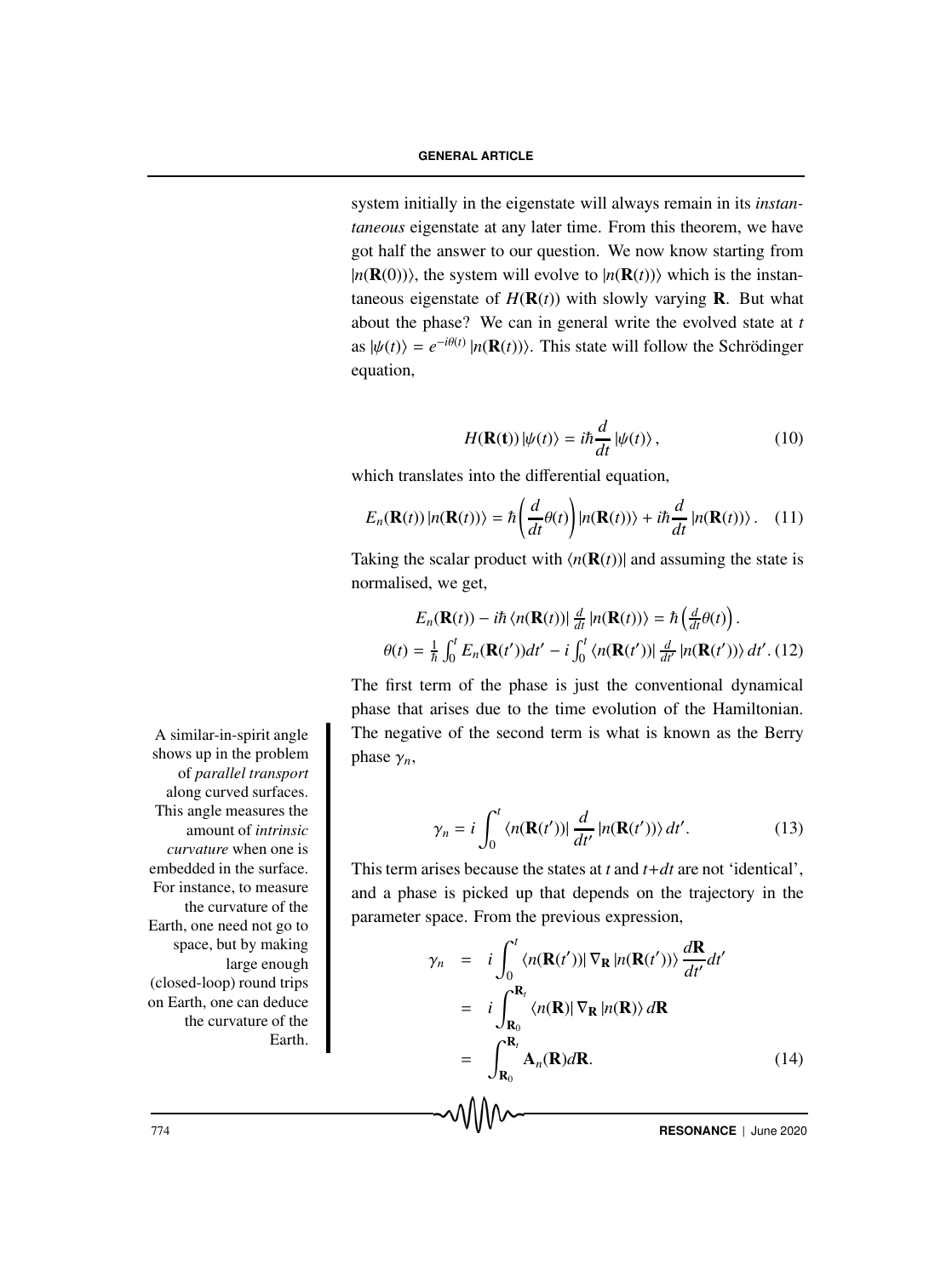

Figure 6. Visual representation of the SSH Model.

where we define Berry potential as,

$$
\mathbf{A}_n(\mathbf{R}) = i \langle n(\mathbf{R}) | \nabla_{\mathbf{R}} | n(\mathbf{R}) \rangle. \tag{15}
$$

From quantum mechanics, we know that by multiplying the states by an overall *global* phase factor,

$$
|n(\mathbf{R})\rangle \to |\tilde{n}(\mathbf{R})\rangle = e^{i\chi(\mathbf{R})} |n(\mathbf{R})\rangle. \tag{16}
$$

the dynamics of the system does not change—this is known as *gauge invariance*. However, we see that the Berry Potential  $A_n(R)$ , is not a gauge invariant quantity. Under gauge transformation it changes as

$$
\mathbf{A}_n(\mathbf{R}) \to \mathbf{A}_n(\mathbf{R}) - \frac{\partial}{\partial \mathbf{R}} \chi(\mathbf{R}).
$$
 (17)

Consequently, Berry phase will change by,  $-\int_C \frac{\partial}{\partial \mathbf{R}} \chi(\mathbf{R}) d\mathbf{R}$  =  $\chi(\mathbf{R_0}) - \chi(\mathbf{R_t})$ . Therefore, we can have Berry phase to be gauge invariant as long as the path  $C$  is closed. This quantity shows up in many areas of physics, one classic example is the Aharonov-Bohm effect [8].

# 6. The SSH model

We now move onto a slightly more complicated version of the previous Hamiltonian, where instead of a single site unit cell, we have a two-site unit cell as shown in *Figure* 6, as if the lattice When we say spin-less has been distorted due to Peierls instability. The Su-Schrieffer-Heeger (SSH) model is a tight-binding model that describes a single spin-less electron on a two-site unit cell 1D lattice. The two sites in a unit cell are labeled as *A* and *B*. From here, we will set the lattice constant,  $2a = 1$ .

We will work with one particle per unit cell that corresponds to a half-filled lattice since we are considering spin-less particles. particles, we mean that the spin degree of freedom does not contribute to the dynamics, therefore, one may think of it as a spin-polarized system, say due to constant external magnetic field.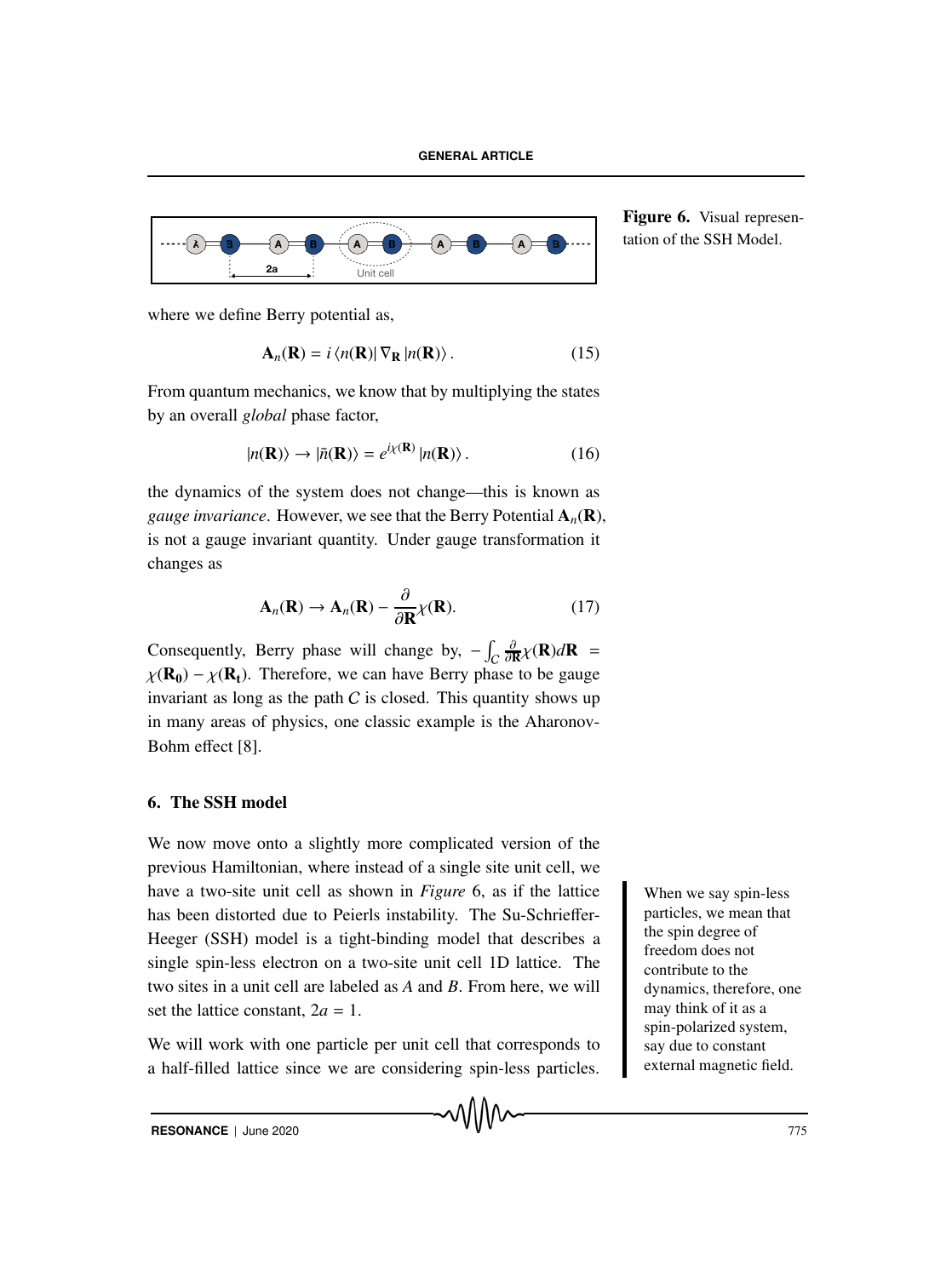Figure 7. Dispersion relation obtained from bulk Hamiltonian plotted for different parameter cases



Thus the only degree of freedom the electrons have is that they can hop around from one site to other. Let us call the hopping potentials as *v* (for hopping within the unit cell) and *w* (for hopping connecting neighboring unit cells), and write the tight-binding Hamiltonian as:

$$
H = v \sum_{n=1}^{N} (\left| n, B \right\rangle \left\langle n, A \right| + \text{H.c.}) + w \sum_{n=1}^{N} (\left| n + 1, A \right\rangle \left\langle n, B \right| + \text{H.c.}). \tag{18}
$$

In reality, a material will always be finite, and hence it will break the translational symmetry. However, since the number of particles is so large, the physics of the bulk of the material can be closely approximated to a translationally invariant system since it is much easier to solve.

Here 'H.c.' denotes the Hermitian conjugate of the term before it. The basis we have used to define the Hamiltonian can also be written as  $|n, A(\text{or } B) \rangle = |n\rangle \otimes |A(\text{or } B) \rangle$ . This representation tells us that the full Hilbert space is made of two parts—  $H_{\text{external}} \otimes$  $H<sub>internal</sub>$ . The internal Hilbert space is due to the two sub-lattice sites (*A* and *B*) in the unit cell, and the external is due to the repetition of the unit cells *N* times.

# 6.1 *The Band Hamiltonian*

The two-site unit cell adds another band to the band structure we explored previously. To see this, we need to solve for its dispersion relation by only focusing on the bulk part of the chain, that is to say, assuming the chain forms a loop (periodic boundary). Because the system is translationally invariant, it allows us to perform Fourier transform in the external Hilbert space similar to what we did earlier.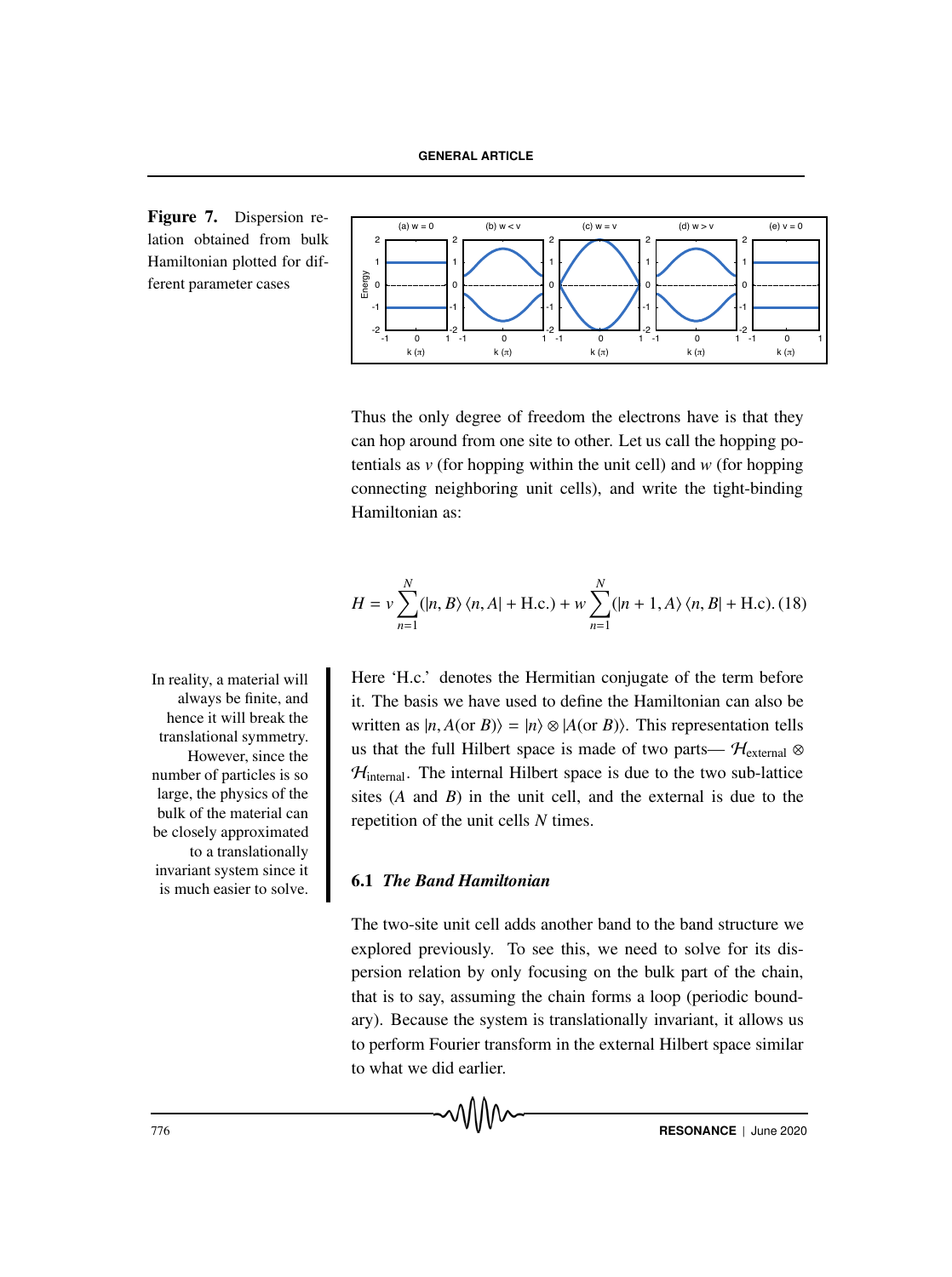$$
|n\rangle \otimes |A(\text{or } B)\rangle = \frac{1}{\sqrt{N}} \sum_{k} e^{ikn} |k\rangle \otimes |A(\text{or } B)\rangle. \tag{19}
$$

Plugging this back into the Hamiltonian (with periodic boundaries), we get:

$$
H = \sum_{k} (v + e^{-ik}w) |k, B\rangle \langle k, A| + (v + e^{ik}w) |k, A\rangle \langle k, B|.
$$
 (20)

The external and internal parts can be separated and this can further be reduced to:

$$
H = |k\rangle \langle k| \otimes \left[ \left( v + e^{ik} w \right) |A\rangle \langle B| + \left( v + e^{-ik} w \right) |B\rangle \langle A| \right]. \tag{21}
$$

In a compact form,  $H = \sum_{k} |k\rangle H(k) \langle k|$ .

$$
H(k) = \begin{pmatrix} 0 & v + e^{ik}w \\ v + e^{-ik}w & 0 \end{pmatrix}.
$$
 (22)

 $H(k)$  is the band Hamiltonian that acts on the internal Hilbert We would not have been space [9]. With the help of Fourier transform, we have block diagonalized the full Hamiltonian into  $N$  such  $2 \times 2$  band Hamiltonians for each *k*. Now our task is simply to diagonalize this two-dimensional matrix that will give us the bulk dispersion relation in terms of the energy eigenvalues:

$$
E(k) = \pm \sqrt{v^2 + w^2 + 2vw\cos(k)}.
$$
 (23)

Likewise, the eigenstates (eigenvectors) look like,

$$
|\pm(k)\rangle = \begin{pmatrix} \pm e^{-i\phi(k)} \\ 1 \end{pmatrix}.
$$

$$
\phi(k) = \tan^{-1}\left(\frac{w\sin k}{v + w\cos k}\right).
$$
 (24)

able to simplify the problem without assuming translational invariance. However, soon you will see that due to translational invariance we are missing out an important piece of information—the physics of the edge!

**RESONANCE** | June 2020 777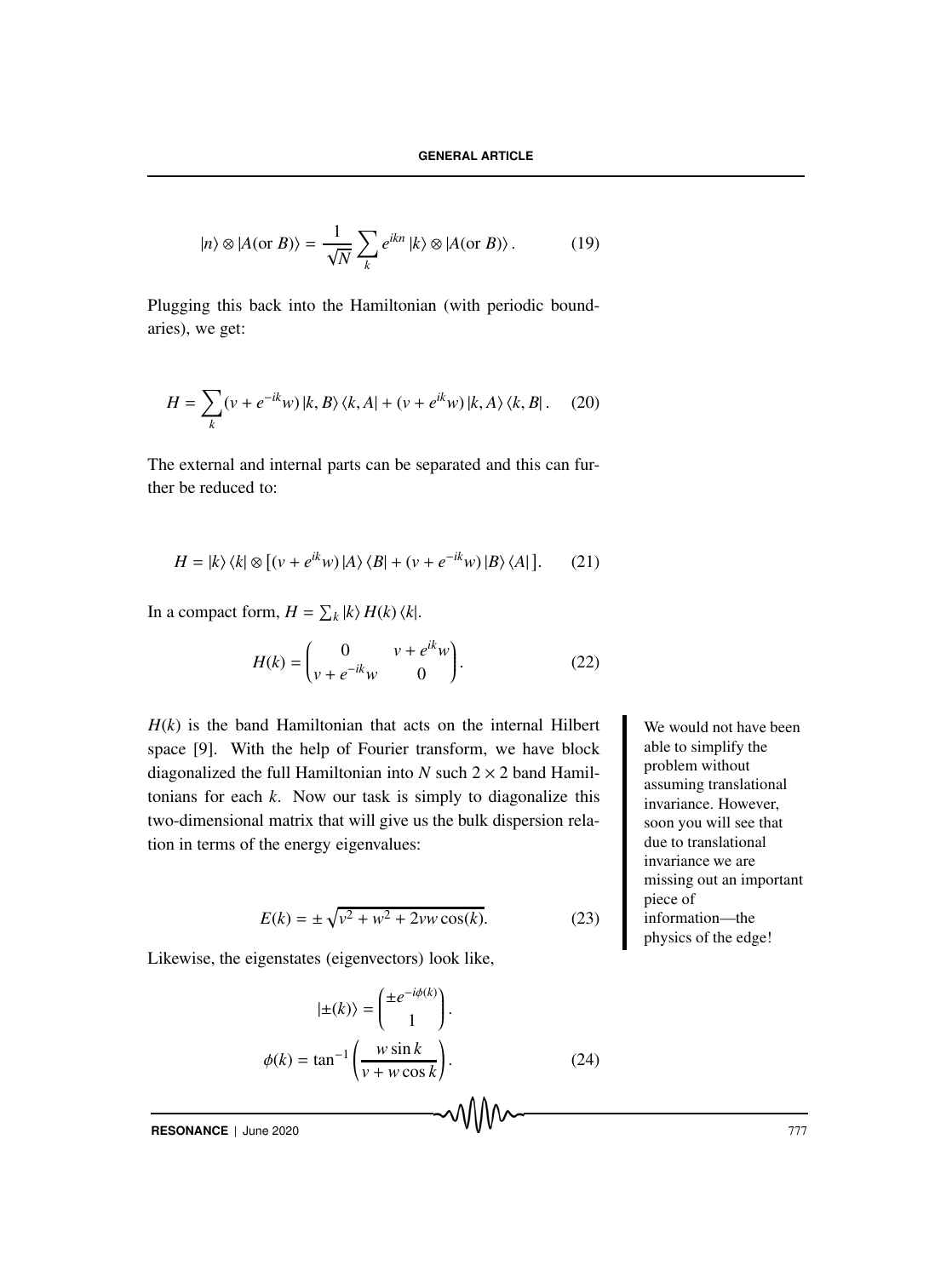#### **GENERAL ARTICLE**

Note that our Hamiltonian has two parameters: *v* and *w*. It is clear that different choices of these parameters will lead to different dispersion relations. Let us try to see what these band structures look like and conclude from the dispersion. Note that we have considered the Fermi energy to be the zero energy level—this is the origin in our energy scale relative to which all other energies are measured here.

This is the *only* The plots in *Figure* 7 suggest that when there is staggering,  $v \neq w$ , in the Hamiltonian, the dispersion is gapped. Hence a staggered case would describe an insulator. Only in the case of  $v = w$  the gap closes, and there are states available at arbitrary low energies above the Fermi level, therefore,  $v = w$  case describes a metal.

# 6.2 *Beyond Energy-band Description*

From the bulk Hamiltonian, it seems like the problem is symmetric about the  $v = w$  case. By symmetric we mean that  $v > w$ case is exactly the same as  $w > v$  case. But this is not quite right. The information obtained from the 'eigenvalues' is not complete! We need to also look at the eigenvectors to get complete information about these cases. Interestingly, the topological aspect of this problem is hidden in the eigenvectors.

Since the band Hamiltonian is a two-dimensional Hermitian matrix, it can be written in a more insightful notation as,

$$
H(k) = \vec{h}(k) \cdot \vec{\sigma}, \qquad (25)
$$

using Pauli's matrices,  $\{\sigma_i\}$ , as the basis for a two dimensional Hermitian matrix [10]. By comparing terms we get,

$$
h_x(k) = v + w \cos k, \tag{26}
$$

$$
h_y(k) = w \sin k, \tag{27}
$$

$$
h_z(k) = 0. \t(28)
$$

As we saw earlier, the eigenstates are parametrised by  $\phi = \tan^{-1}(\frac{w \sin k}{v + w \cos k}) =$  $\tan^{-1} \frac{h_y(k)}{h_x(k)}$ . Therefore, in the  $h_x - h_y$  space, the direction of the

information that can be extracted from the typical band theory of solids.

This is an incredibly useful reminder to us that classification of phases should be done not only by looking at their energy spectrum but also via eigenstate spectrum!

Notice that we are able to claim that the trajectories for the two cases are *qualitatively* different because both loops lie in a two-dimensional  $h_x - h_y$ plane. Again, the co-planar condition is due to the fact that the on-site potential is set to zero.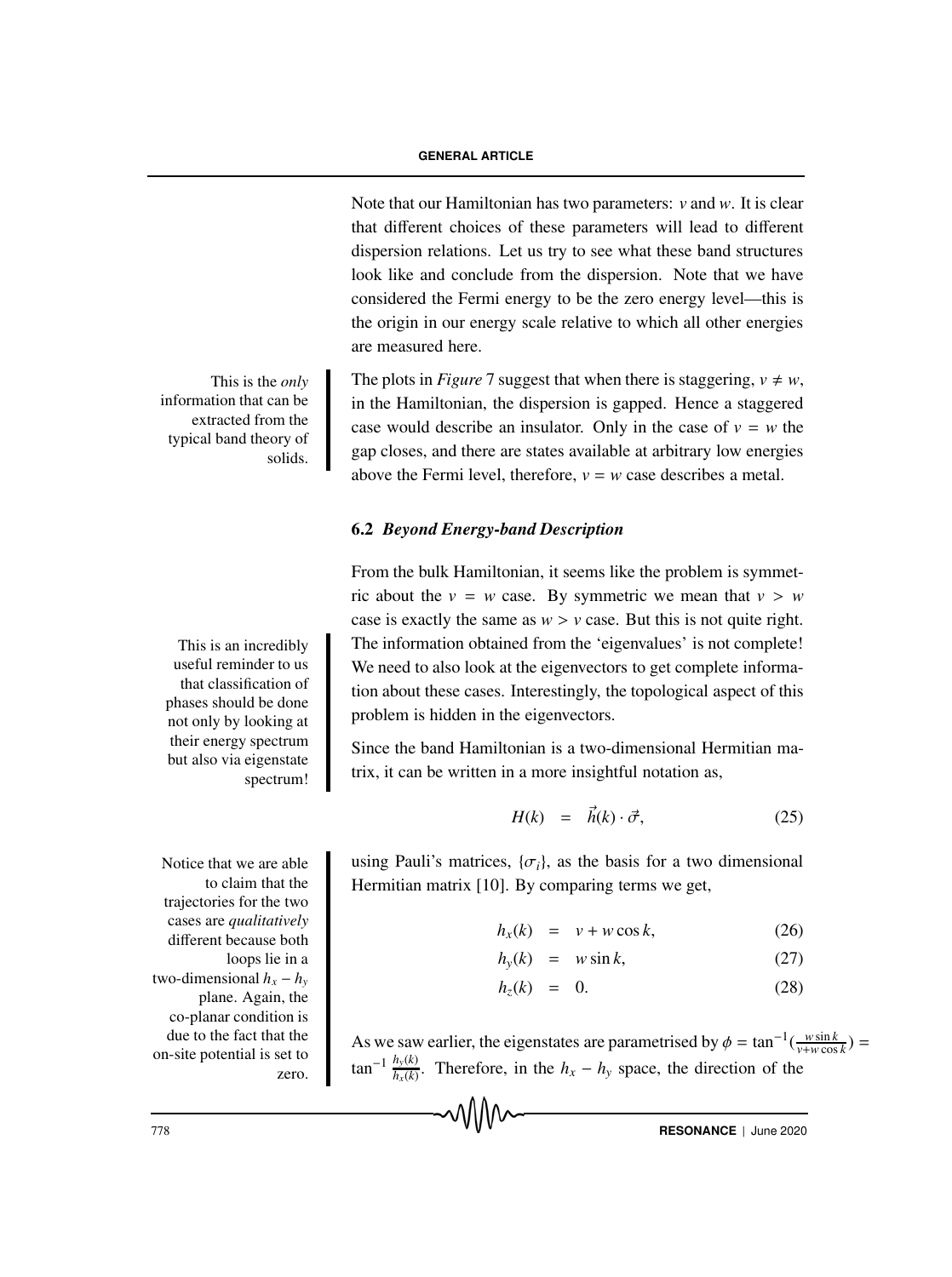

vector  $\vec{h}(k)$  denotes an eigenstate, and the magnitude of the vector will give its eigenvalue. A plot of the trajectory of  $\vec{h}(k)$  over the first Brillouin zone { $-\pi \rightarrow \pi$ } gives the full set of eigenstates. If we plot the trajectories for the two seemingly equivalent cases:  $v \leq w$  and  $v > w$  we observe, see *Figure* 8, that even though their dispersions are identical, these trajectories on the  $h_x - h_y$  plane are very different!

Figure 8. Trajectories of  $\vec{h}(k)$  over the Brillouin zone in the  $h_x - h_y$  space for different parameter values.

The vector  $\vec{h}(k)$  that denotes the eigenstates will necessarily form a closed-loop due to the periodicity of the Brillouin zone. For one of the insulating cases ( $v < w$ ), the vector  $\vec{h}(k)$  winds about the origin, and for the other case  $(v > w)$ , it does not. Notice that the origin is the point where  $\vec{h}(k) = 0$ , that corresponds to the gap-less condition. Therefore, a loop plotted for the  $v = w$  case would pass through the origin indicating a metallic state. We can call this as a *winding number*  $\nu$  that tells whether the trajectory of  $\vec{h}(k)$  winds about the origin or not. The winding number distinguishes the two seemingly equivalent cases.

Notice that the bulk Hamiltonian we are looking at,  $H(k)$ , is also a  $\Box$  One can also think of the function of some parameter, in this case, *k*, which is known as the crystal momentum. Therefore, Berry potential for an energy band can be defined. The Brillouin zone is periodic and has a topology of a ring. If we consider the Brillouin zone as a parameter space as we did in section 5., and since it is periodic, integrating the Berry potential for the filled band over the Brillouin zone will correspond to tracing a closed loop in this parameter space and therefore will result in a gauge-invariant berry phase. Let us now

MMM

Berry phase in solids as a quantity that calculates the *curvature* of the abstract state-space. A space of collection of all the wavefunctions of the Hamiltonian at each *k* point.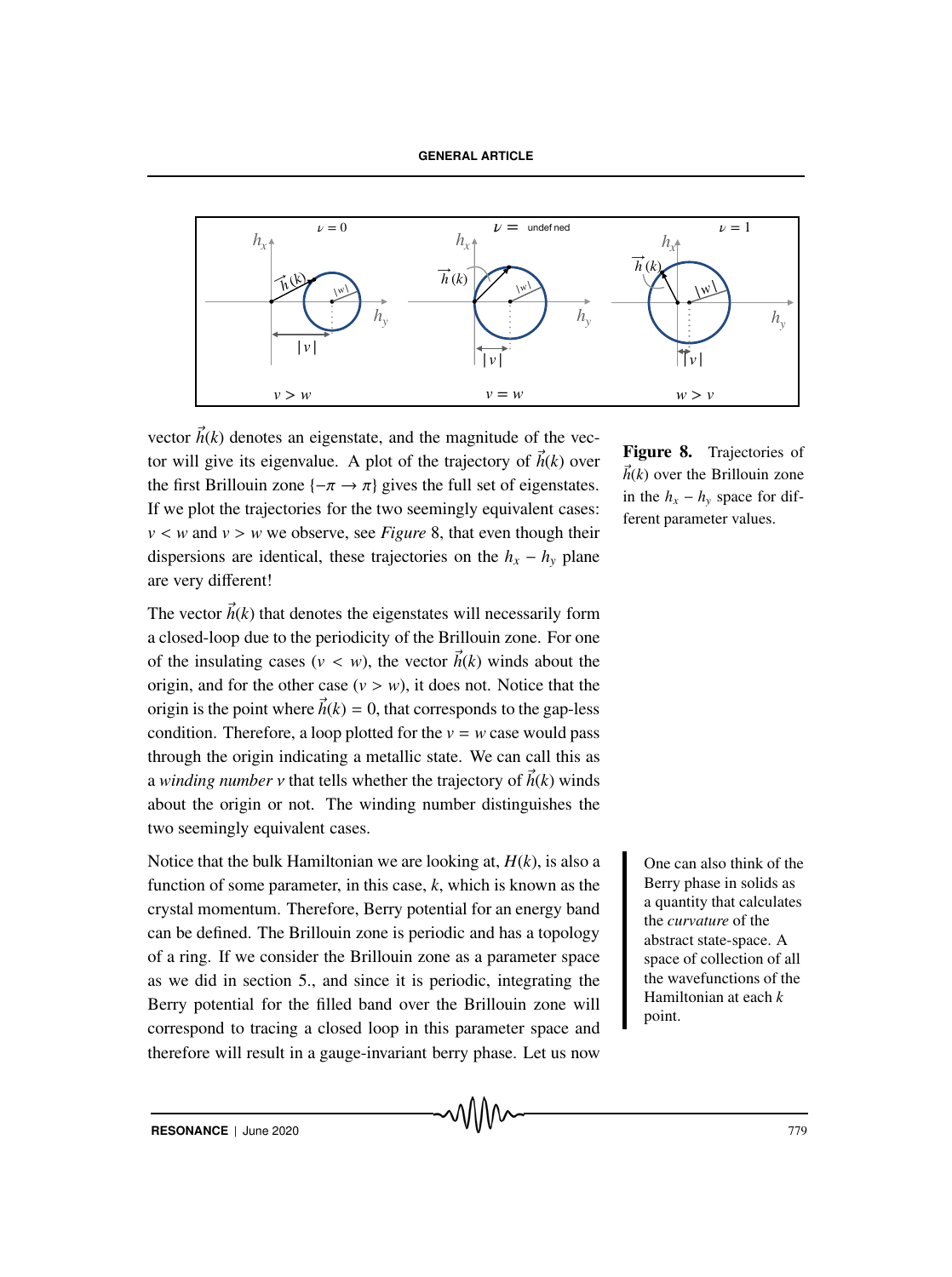calculate the Berry phase [9],

$$
A_{-}(k) = i \langle -(k) | \frac{d}{dk} | -(k) \rangle = -\frac{1}{2} \frac{d\phi}{dk}.
$$
 (29)

Now if we integrate this quantity in the Brillouin zone, and put appropriate factors, we get,

$$
\frac{-1}{\pi} \oint A_{-}(k)dk = \begin{cases} 1 & \text{if } v < w \\ 0 & \text{if } v > w \\ \text{undefined} & \text{if } v = w \end{cases}
$$
(30)

Looking at this result immediately reminds us of the winding number  $\nu$ . In fact, eq. (30) is a proper way to calculate the winding number. Notice that it is undefined for the  $v = w$  case since the notion of a filled band itself is undefined. Notice that the form of eq. (30) is similar to eq. (1)—let us try to see its analogy with the eq. (1). The role of Gaussian curvature is played by Berry potential, and the role of the manifold we integrate it over is played by the Brillouin zone. Notice that the topological invariant *g*, which does not change with small deformations on the manifold, is analogous to the winding number. Small changes in the Berry potential (or in the Hamiltonian via the parameters *v* or *w*) will indeed change the Berry potential locally, however, when it is integrated over the entire Brillouin zone, the winding number remains invariant! In other words, small changes to *h*(*k*) will change the trajectory of the vector  $\vec{h}(k)$ , and the trajectory will no longer remain a perfect circle, but the winding number will still be defined and remains unchanged.

Due to this incredible We have seen that the two seemingly equivalent insulating cases are 'topologically' different, which is concluded by exploiting the information of wavefunctions in these two cases. But how do these different behaviors of the eigenvectors make the two insulating cases different physically? In other words, we are looking for a physical consequence of the winding number in the seemingly similar insulating cases. But before answering that in its

In the case of Quantum Hall effect, using what is known as the *kubo formula*, it was explicitly shown that the Berry phase is responsible for the characterization of such seemingly identical cases.

similarity to the theory of topology, the study of such non-trivial phases, characterized by topological invariants, is known as *topological band theory*.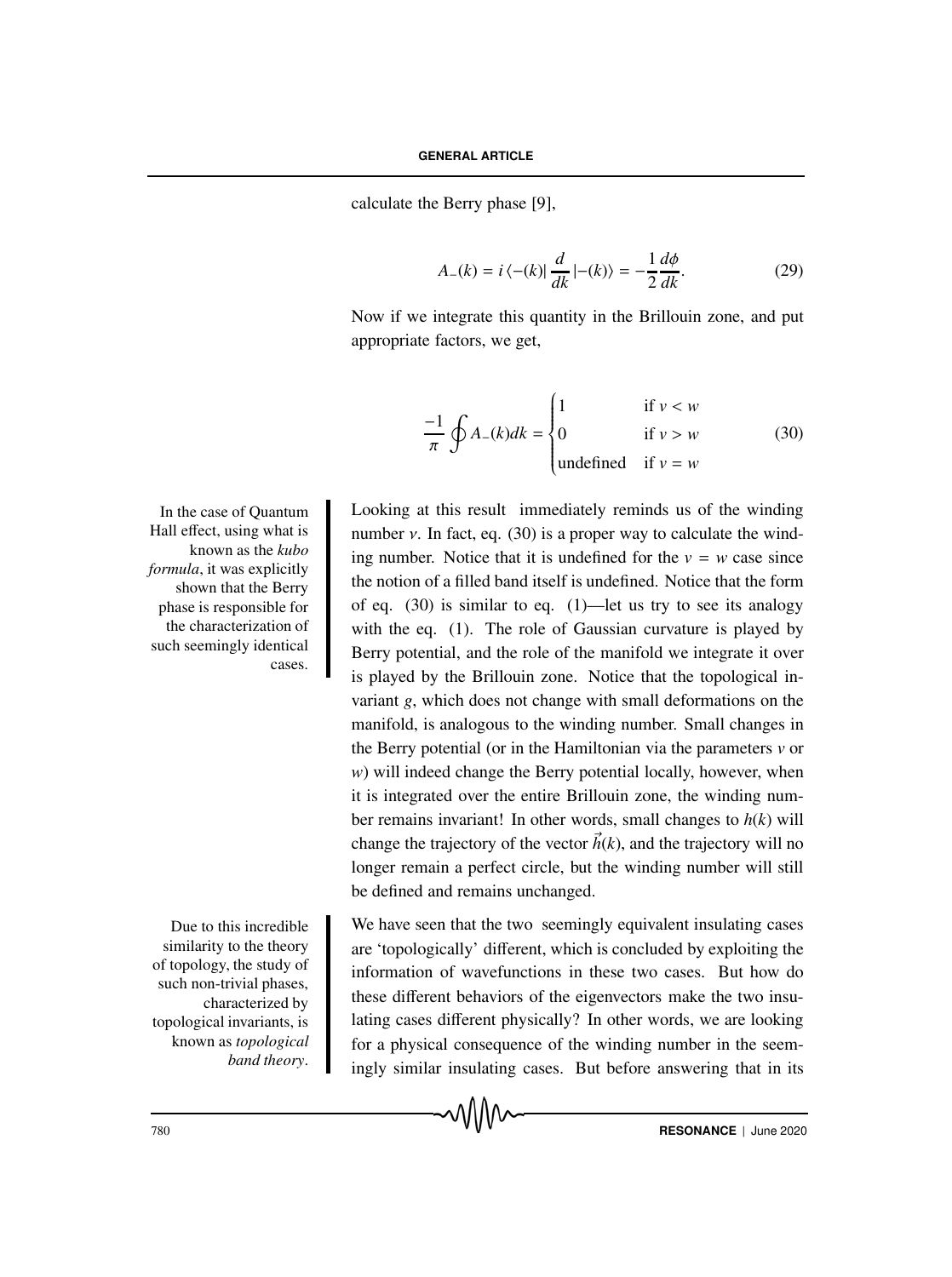#### **GENERAL ARTICLE**

full glory, let us note one physical consequence that can be drawn from this distinct behavior. If we were to transform the Hamiltonian smoothly, in other words, change any of the parameters *v* or *w*, then since  $h_z = 0$ , the only possible way to get from the insulating phase described by the case  $v < w$  to the insulating phase described by the case  $v > w$  (or the other way round), is via crossing the origin! This means that somewhere in the middle, we have to get to the solution of eigenstates corresponding to a  $\blacksquare$  The 2016 Nobel Prize in trajectory,  $h(\vec{k})$ , in the  $h_x - h_y$  space, that passes through the origin in that space. Therefore, a smooth transition from one insulating phase to another is impossible without closing the energy gap (or crossing the metallic phase) at least once. This is the hallmark of a 'topological phase transition' [11]. An analogy can be drawn here with a 3D topological insulator (TI) like  $Bi<sub>2</sub>Se<sub>3</sub>$ . In a 3D TI, the bulk is an insulator topologically distinct (has different winding number) from the vacuum (outside of the TI). Note that vacuum can be thought of like a band insulator with the particle (like an electron) and the antiparticle (like a hole) states separated by a "band gap". In order to smoothly transit from the TI phase to the band insulator phase, one must cross a point (the interface between the two) where the band gap is zero. That gives rise to conducting surface states at the surface of 3D TIs. We will now explore these conducting states, known as *edge states* in 1D, that appear in the SSH model.

### 6.3 *A Finite SSH Chain*

Till now, we looked at the solutions of a 1D SSH chain with periodic boundaries (i.e., a ring). To answer the question posed in the last section on what physical consequence does the winding number has, let us look at the version of the SSH chain with open boundaries. The problem is not trivial— since there is no translational invariance, we cannot make use of the Fourier transformation to diagonalize the Hamiltonian. We, therefore, feed the Hamiltonian into our computers and explicitly solve the Hamiltonian for its eigenvalues and eigenfunctions.

But before this, let us first try to look at the extreme cases and

Physics was awarded to David J. Thouless, Duncan Haldane, and J. Michael Kosterlitz 'for theoretical discoveries of topological phase transitions and topological phases of matter'.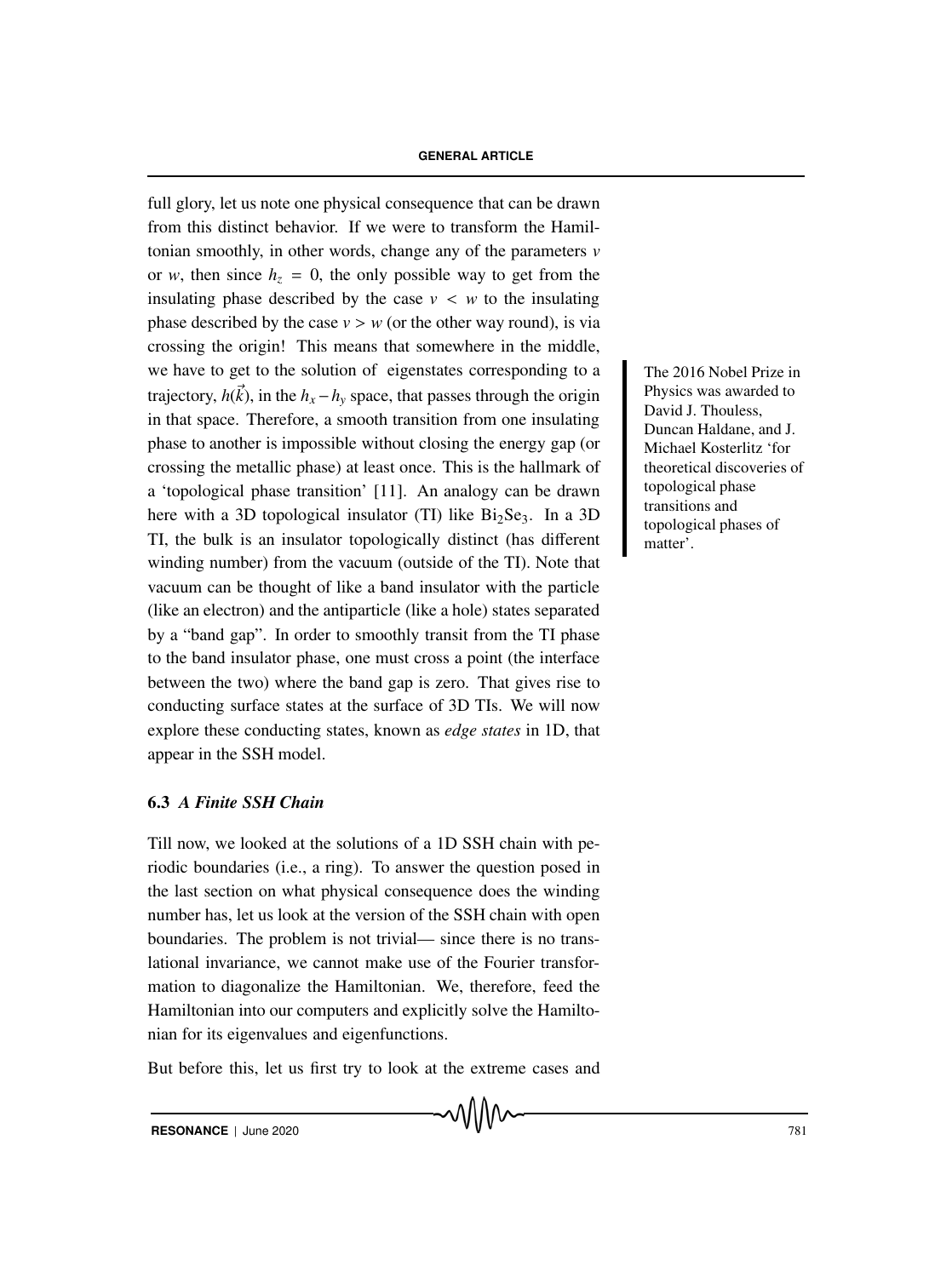Figure 9. Open SSH chain in the limit  $w = 0$  and  $v \neq 0$  <br>**A** 







guess what could be the solutions. There are two extreme cases  $w = 0, v \neq 0$  and  $v = 0, w \neq 0$ . These are called the dimerized limits, as this would correspond to breaking the chain into dimers. The first case,  $w = 0$ , for a chain with  $N = 10$ , looks like what is shown in *Figure* 9. This seems like a repetitive problem of a dimer, which is, of course, easy to solve. We know the solutions should be the superposition of the *A* site and *B* site for each dimer. We can even guess that this should correspond to an insulating state as the chain is now broken, and no particle can hop from one end of the chain to another.

Let us now look at the other extreme case of  $v = 0$ . Similar to the previous case, we get a few dimers, but since the chain has open boundaries, we now have two single sites at the end of the chain, see *Figure* 10. If these two sites, one at each end, carry an electron, the energy should be zero because, in the SSH model, there is no energy contribution for an electron to be held fixed at one site. So we should expect two zero energy states in the system localized at the edges of the chain. Again going by the same argument as in the previous case, we expect this case to describe an insulator as well.

Let us now solve the Hamiltonian for an open SSH chain and try to see the solutions for different parameter values. The plots in *Figure* 11 show the energy spectrum of the eigenstates as we vary the parameter (a) *v* and (b) *w*. For the dimerized case, our expected solutions match perfectly well, and we indeed see zero

Notice that for each value of *v* and *w*, we have a different Hamiltonian. However, from the plots in *Figure* 11, it is clear that all the states vary in energy except for the one with zero (or close to zero) energy! This is an example of the robustness of the physical property we discussed earlier.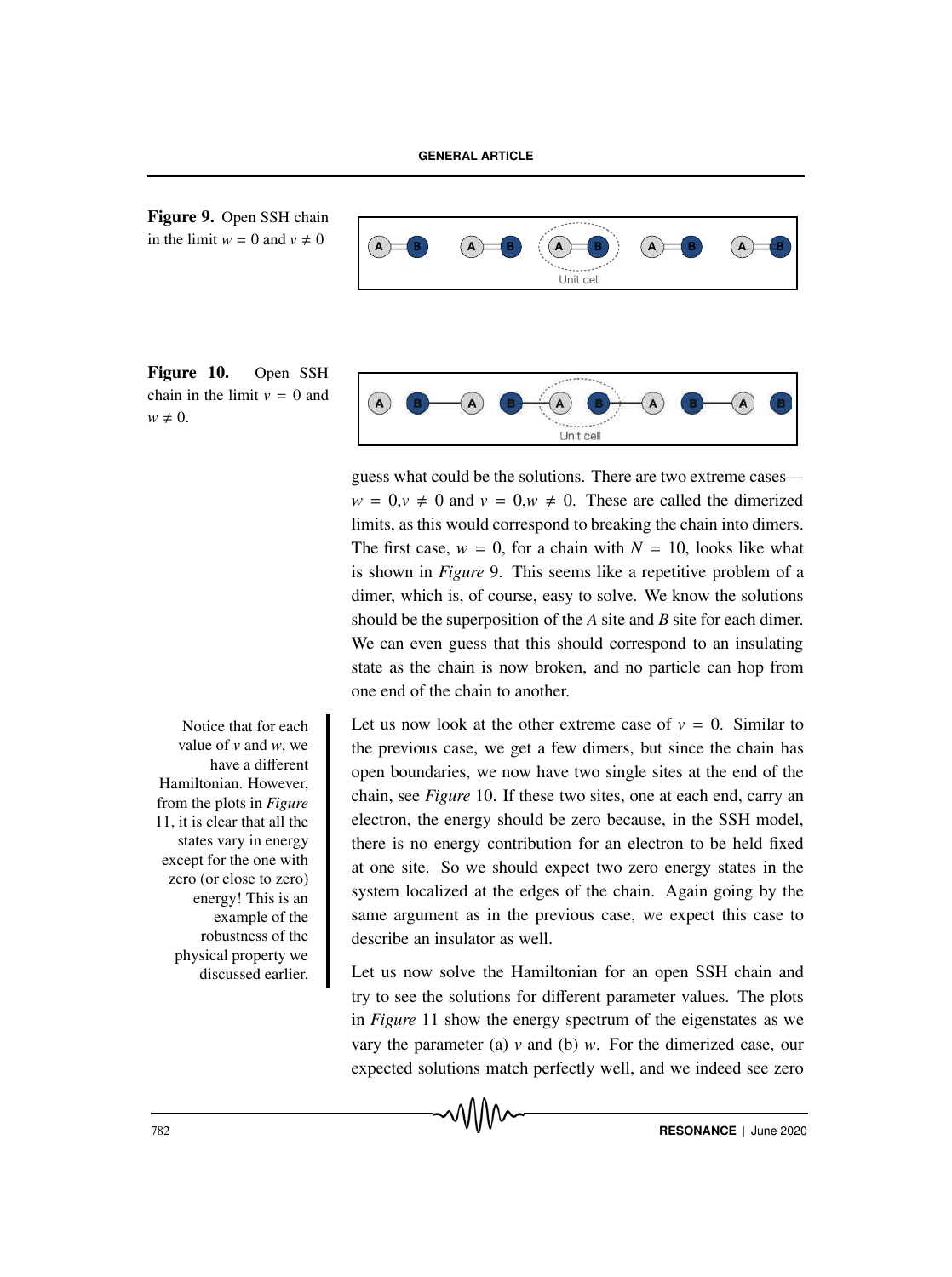

Figure 11. Eigenvalue spectrum as a function of model parameter *v* (case (a)) when *w* is held fixed at  $w =$ 1 and  $w$  (case(b)) when  $v$  is held fixed at  $v = 1$ .

energy states in the case where  $w = 0$  and no zero energy states in the other  $v = 0$  case. One interesting feature we see here is that the zero energy states not only exist in the extreme limit but even for non-zero *v*, however, the zero energy states are not quite zero energy states but are very close to zero. Here again, our Fermi energy lies at zero, so we see that the spectrum is gapped in the case  $w = 0$ . However, due to the presence of zero energy states in the Since we are working  $v = 0$  case, we cannot be entirely sure about its insulating behavior. But intuitively, a dimerized chain should not be conducting, and also the zero-energy states should be localized at the boundary. Therefore, let us look at the corresponding wavefunctions of these energy eigenstates [12].

Plots (a) and (b) in *Figure* 12 shows the (close to) zero energy states for the case when  $v = 0.3$  and  $w = 1.0$  and for reference plot (c), *Figure* 12 shows an arbitrary non-zero energy state for the same case. We see that the non-zero energy state is delocalized throughout the chain. On the contrary, the zero energy states are exponentially localized at the edges of the chain which we expected from the dimerized limit. These states are called the 'edge states' because they live on the edges of the chain. Also, notice that these edge states only remain zero-energy edge states as long as  $v < w$ . Once  $v > w$ , there are no zero energy states, and all states are delocalized throughout the lattice. The existence of these edge states in the  $v < w$  case makes this case different from

with  $N = 10$  site lattice, the exponential localization of the edge states is not crystal clear. However, if one increases the lattice sites, which will require greater computational power, the wave functions of the zero energy states become more and more exponentially localized. Since in any realistic material, the number of sites is numerous, one can be sure of their existence only at the edges.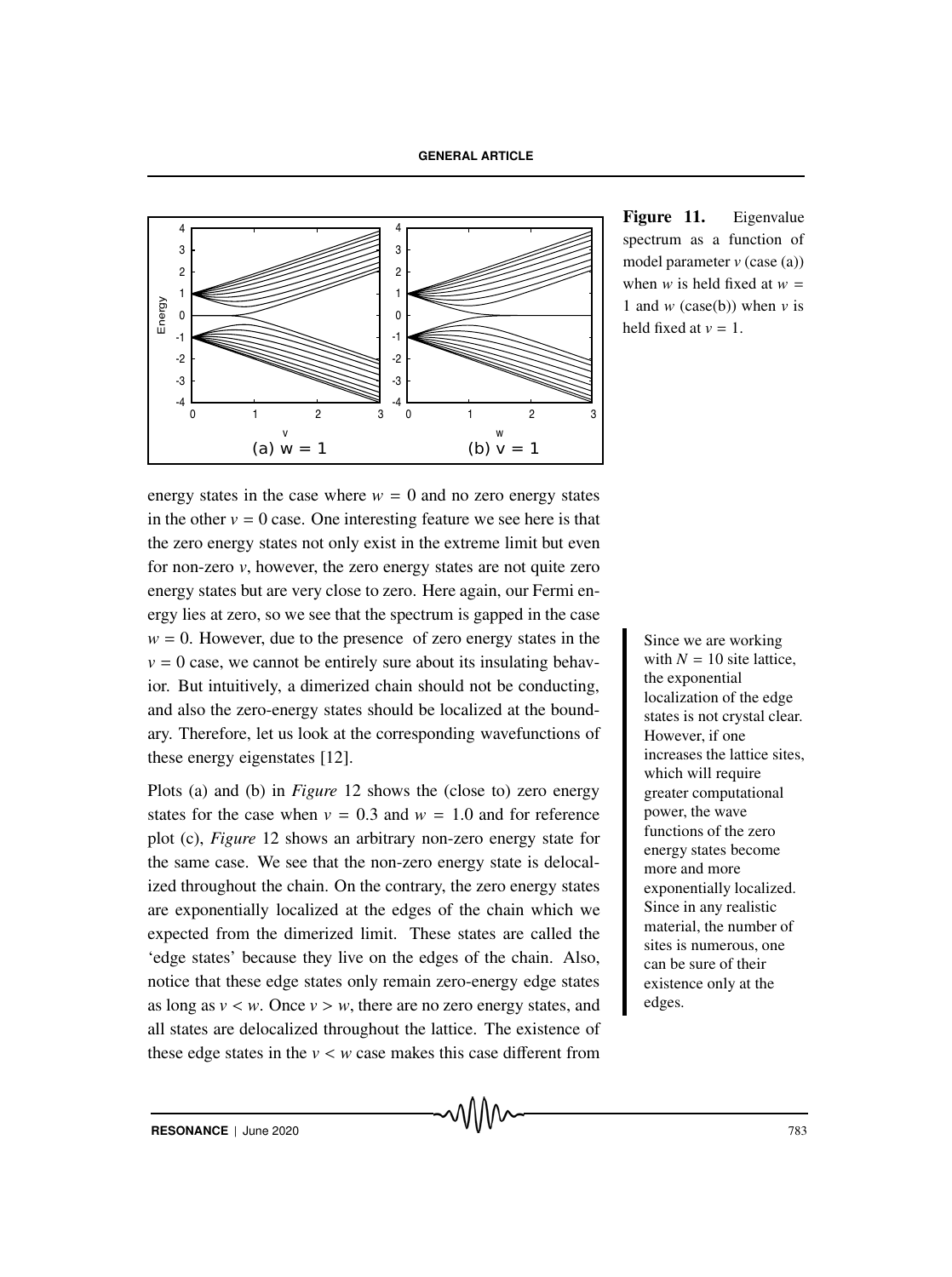Figure 12. Wavefunction amplitude at each site corresponding to (a) and (b) zero energy edge states and (c) non-zero energy eigenstate.



the case when  $v > w$ . Otherwise, in the bulk, for both these cases, the system behaves like an insulator.

We have found a physical consequence of the distinct bulk 'topological' properties we saw earlier—the existence of 'edge states'. The case when the winding number is 1 is known as a topologically non-trivial case. Whereas the other is known as a trivial case. These two cases are related via a topological phase transition that corresponds to closing the bandgap that gives rise to the conducting edge states. This is no coincidence! This is a simple example of the 'bulk-boundary correspondence': by looking at the bulk and calculating its topological invariants, in our case, the winding number  $\nu$ , we can predict the existence of edge states at the boundaries or the other way around.

### 7. Conclusions

√∖∖∖∧∼

We started by solving the SSH model in the periodic boundary case, which resulted in a bulk dispersion relation followed by the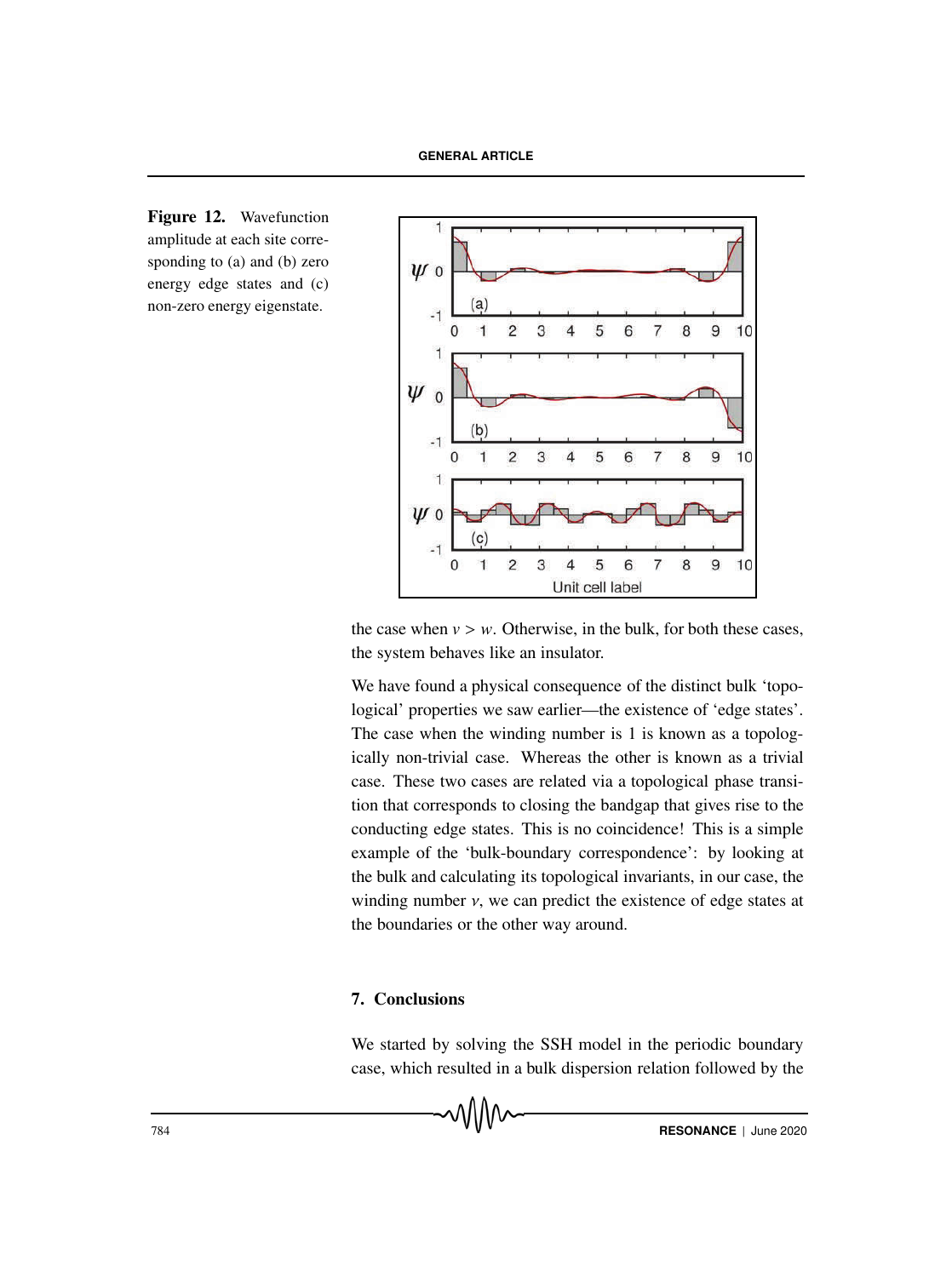#### **GENERAL ARTICLE**

electrons. From there, we concluded that there are two different solutions: The metallic phase, when  $v = w$  and the insulating phase, when  $v \neq w$ , which is possible when  $w > v$  or  $w < v$ . From the bulk dispersion, however, these two insulating phases seem to be equivalent. Then we argued that the information from the dispersion relation is incomplete! We then looked at an 'abstract' quantity called the winding number governed by the *bulk eigenstates* of the Hamiltonian, which attained different values for the two insulating cases. The winding number was then connected to the existence of the edges states at the boundaries of the model this indeed proved that the two seemingly equivalent insulating phases are not quite equivalent at the boundaries. This non-trivial phase, where there exist some boundary states, and correspondingly a non-zero winding number in the bulk, is known as a topologically non-trivial insulator. In contrast to the other insulating phase, which has zero winding number, and correspondingly zero edge-states, is a trivial insulator. Despite being simple, the SSH model captures all the essential features of topological insulators that are also encountered in higher dimensional topological condensed matter.

### 8. Acknowledgements

The idea of writing a review article on this topic originated during a discussion in the class of PHY665 (Quantum Phases of Matter and Phase Transitions—fall 2018) at IISER Mohali.

#### Suggested Reading

- [1] W. P. Su, J. R. Schrieffer, and A. J. Heeger, Solitons in polyacetylene, *Physical Review Letters*, Vol.42, pp.1698–1701, 1979.
- [2] W. P. Su, J. R. Schrieffer, and A. J. Heeger, Soliton excitations in polyacetylene, *Physical Review B*, Vol.22, pp.2099–2111, 1983.
- [3] S. H. Simon, *The Oxford Solid State Basics*, Oxford University Press, 2013.
- [4] R. Shankar, *Principles of Quantum Mechanics*, Springer, 1994.
- [5] C. Kittel, *Introduction to Solid State Physics*, Wiley, 1953.
- [6] N. D. Mermin, Neil W. Ashcroft, *Solid State Physics*, Holt, Rinehart and Winston, 1976.